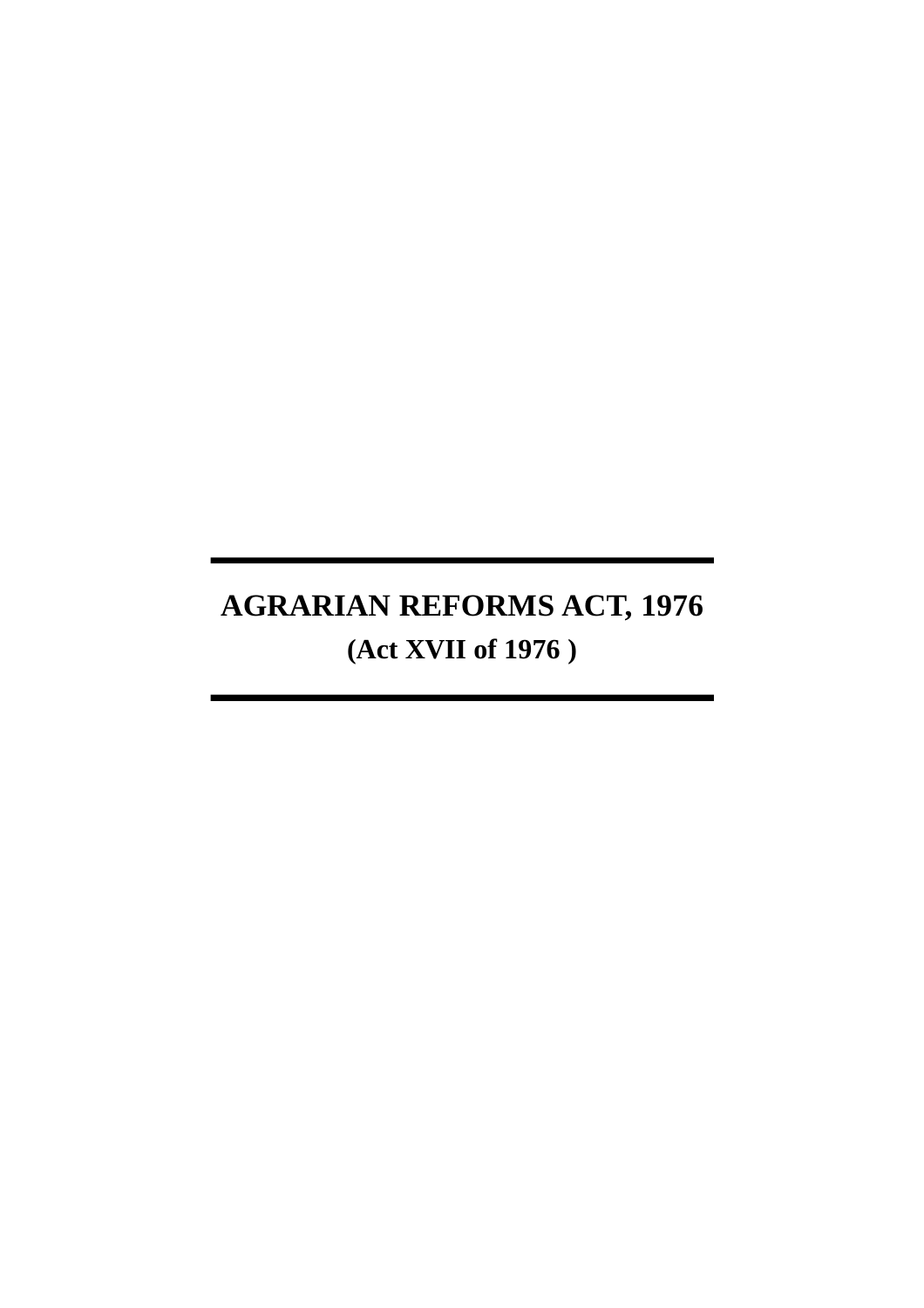## **THE JAMMU AND KASHMIR AGRARIAN REFORMS ACT, 1976 Act No. XVII of 1976 CONTENTS**

Preamble

| Section<br>$1_{-}$                       | Short<br>title,<br>and<br>extent<br>commencement.                                                                         | 7 <sub>1</sub> | Section<br>Resumption for <i>bona fide</i> personal<br>cultivation by ex-landlord. |
|------------------------------------------|---------------------------------------------------------------------------------------------------------------------------|----------------|------------------------------------------------------------------------------------|
|                                          | <b>CHAPTER I</b>                                                                                                          | 8.             | Vesting of ownership rights in land                                                |
| PRELIMINARY.                             |                                                                                                                           |                | in prospective owner.                                                              |
| 2.                                       | Definitions.                                                                                                              | 9.             | Payment of rent by the tiller.                                                     |
| 3.                                       | Exceptions.                                                                                                               | 10.            | Mortgages of land.                                                                 |
| $3-A.$                                   |                                                                                                                           | 11.            | Payment in lieu of extinguish-                                                     |
|                                          | <b>CHAPTER II</b>                                                                                                         |                | ment of rights in land.                                                            |
| <b>RESTRICTION ON RIGHTS IN</b><br>LAND. |                                                                                                                           | 12.            | Private agreement.                                                                 |
| 4.                                       | Vesting in the State of rights in<br>land not held in personal<br>cultivation.                                            | 13.            | Restriction on utilization of<br>land.                                             |
|                                          |                                                                                                                           | 14.            | Optimum retainable area of                                                         |
|                                          | 4-A. Cancellation of mutation.                                                                                            |                | land.                                                                              |
| 5.                                       | Vesting of personally cultivated<br>land in excess of ceiling area in the<br>State.                                       | 15.            | Disposal of surplus land.                                                          |
|                                          |                                                                                                                           | 16.            | Liability during interim period.                                                   |
| 6.                                       | Vesting of dwelling house and<br>of the site thereunder and land<br>appurtenant thereto in the State in<br>certain cases. | 17.            | Prohibition on transfer of<br>land.                                                |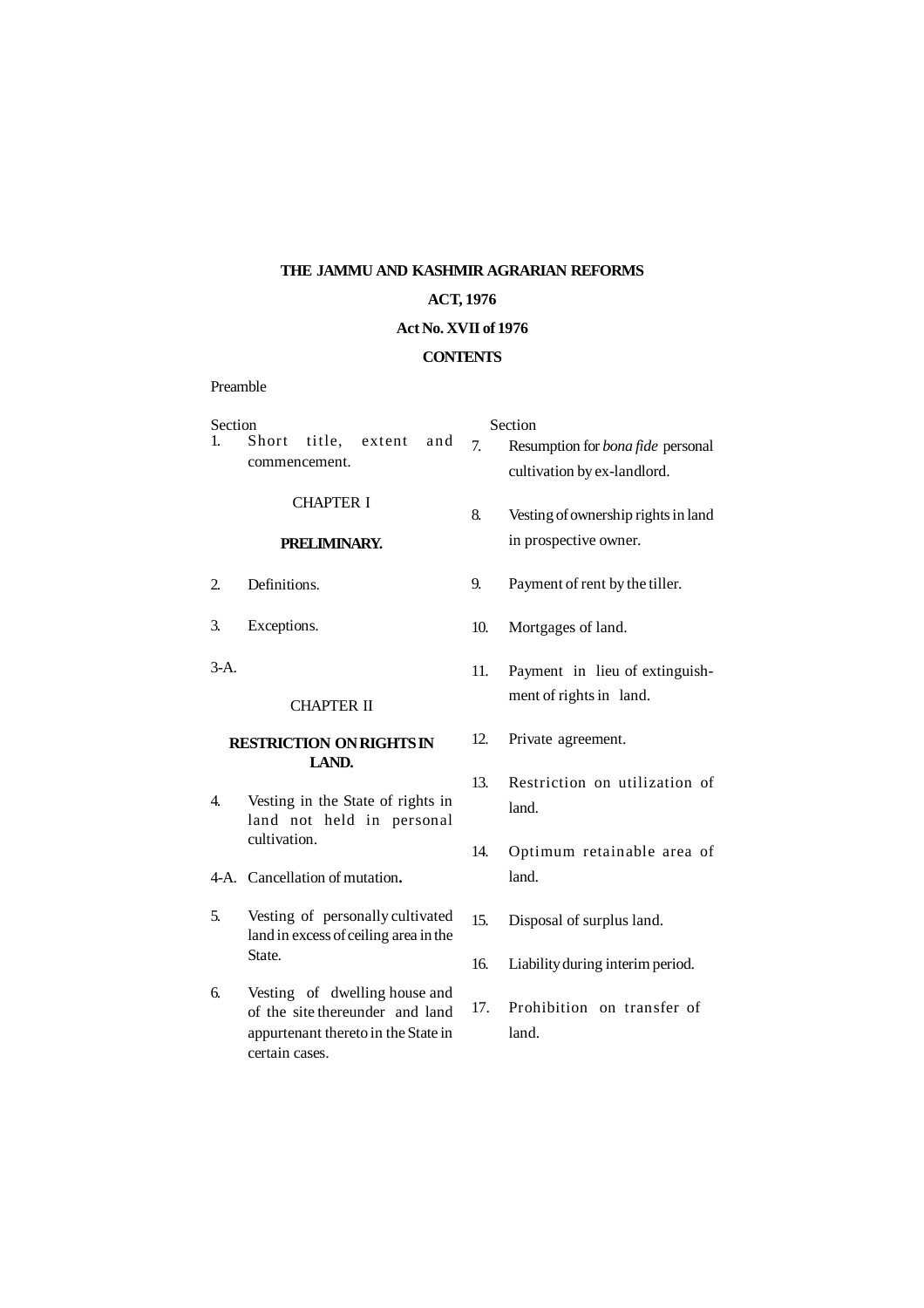Section

#### CHAPTER III

#### **JURISDICTION AND PROCEDURE.**

- 18. Appointment, superintendence and control of Revenue Officers.
- 19. Powers of Revenue Officers.
- 20. Special powers of officers.
- 21. Appeals and revisions.
- 22. Limitation for appeals.
- 23. Inquiries and proceedings to be judicial proceedings.
- 24. Persons by whom appearances and applications may be made before a Revenue Officer.
- 25. Bar of jurisdiction of Civil Court.

#### CHAPTER IV

#### **SUPPLEMENTAL PROVISIONS.**

- 26. Encroachment on State land and land reserved for grazing purposes.
- 27. Implementation of the provisions of the Act.
- 28. Rights and liabilities of prospective owner.

#### Section

- 28-A. Prohibition on transfer of certain lands.
- 29. Indemnity.
- 30. Wrong or excess payment recoverable as arrears of land revenue.
- 31. Omitted.
- 32. Act to over-ride other laws.
- 33. Power to issue instructions.
- 34. Recoveries.
- 35. Transfer to defeat provisions of this law.
- 36. Declaration of restrictions imposed to be reasonable.

#### CHAPTER V

#### **PENALTIES.**

- 37. Penalty for failure to furnish or for furnishing false return.
- 38. Penalty for contravention of any lawful order.
- 39. Penalty for damaging land.

CHAPTER VI

#### **MISCELLANEOUS.**

40. Power to make rules.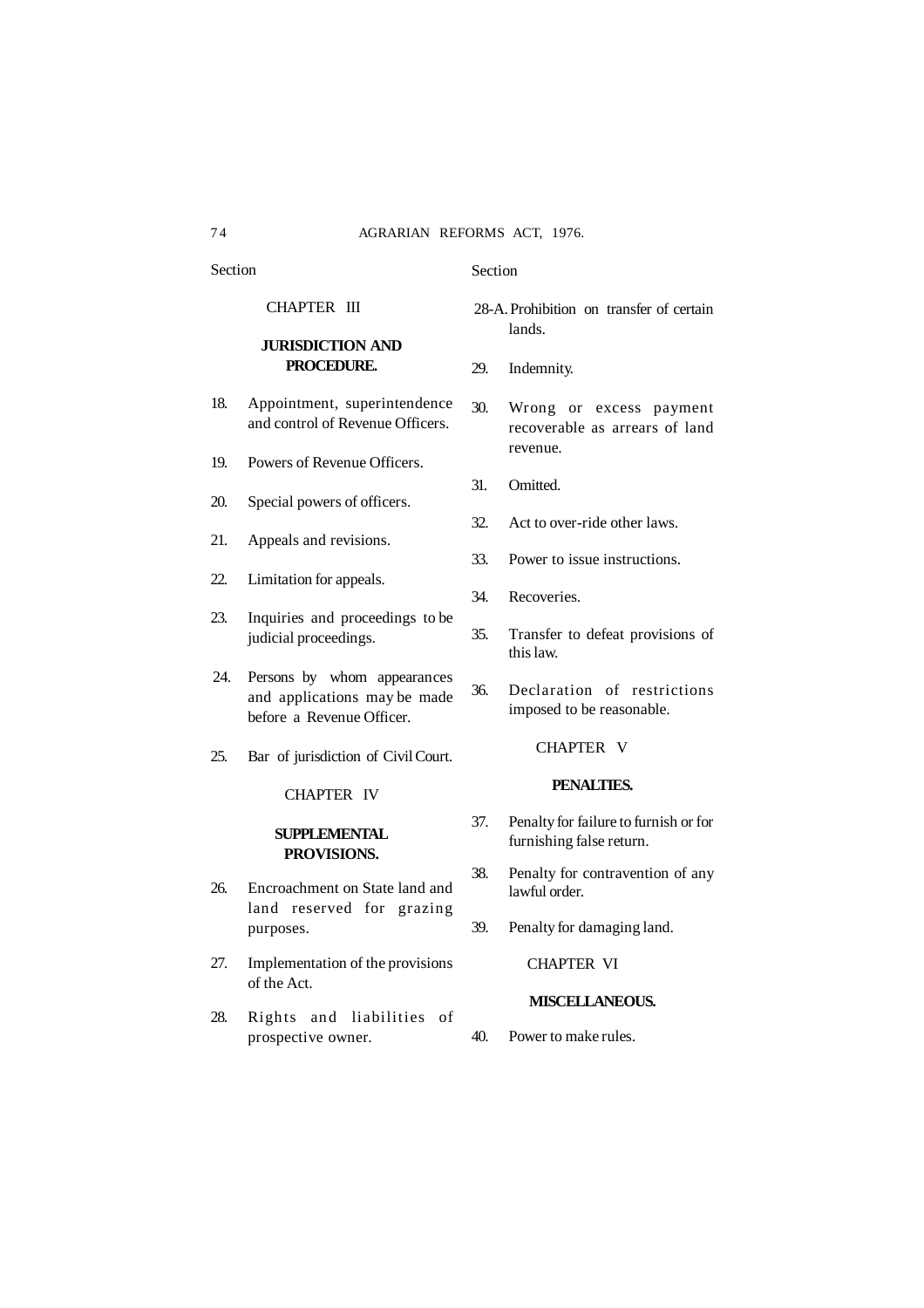#### AGRARIAN REFORMS ACT, 1976. 75

| Section |                      | Section                   |
|---------|----------------------|---------------------------|
|         | 41. Succession.      | <b>Schedules</b>          |
|         | 42. Inapplicability. | Schedule I                |
| 43.     | Repeal.              | $S$ chedule $\Pi$         |
|         |                      | $S$ chedule $\mathbb{II}$ |
|         | 44. Validation.      | Part A                    |
|         |                      | Part B                    |
|         |                      | Part C                    |
|         |                      |                           |

––––––

–––––––

### **Amendments made by :––**

- 1. Act No. V of 1978.
- 2. Act No. V of 1979.
- 3. Act No. VII of 1979.
- 4. Act No. VIII of 1981.
- 5. Act No. IX of 1981.
- 6. Act No. IX of 1987.
- 7. Act No. IV of 1989.
- 8. Act No. XXXVIII of 1997.
- 9. Act No. VI of 2002.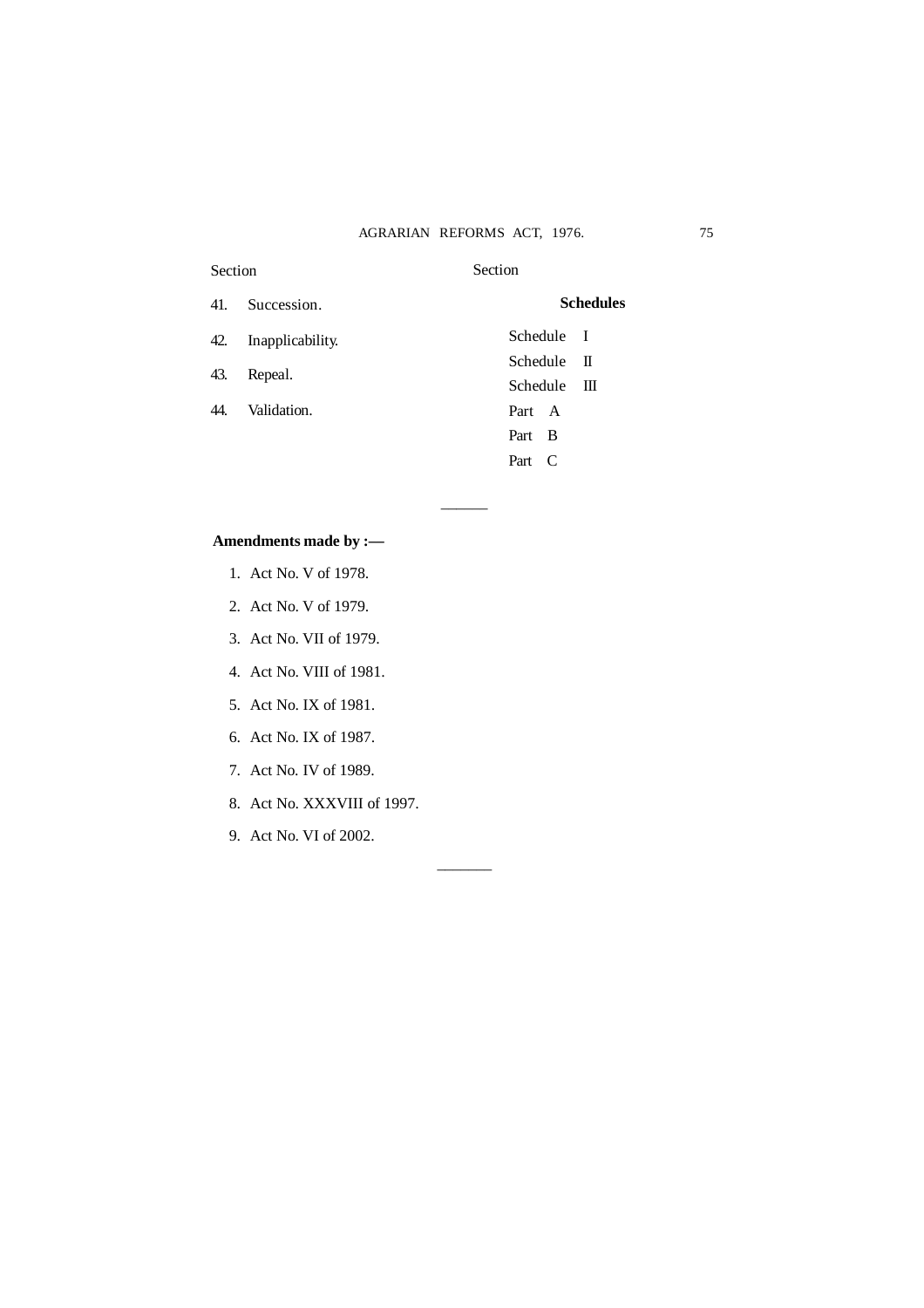### **THE JAMMU AND KASHMIR AGRARIAN REFORMS ACT, 1976**

#### **Act No. XVII of 1976**

*[Received the assent of the Governor on 21st August, 1976 and published in Government Gazette dated 21st August, 1976 (Extra)].*

An Act to provide for transfer of land to tillers thereof subject to certain conditions and for better utilisation of land in the State of Jammu and Kashmir.

Be it enacted by the Jammu and Kashmir State Legislature in the Twenty-seventh Year of the Republic of India as follows :-

1. *Short title, extent and commencement*. -- (1) This Act may be called the Jammu and Kashmir Agrarian Reforms Act, 1976.

(2) It shall extend to the whole of the State of Jammu and Kashmir.

 $\frac{1}{3}$  It shall come into force with effect from such date as the Government may, by notification in the Government Gazette, appoint].

#### CHAPTER I

#### **PRELIMINARY**

2. *Definitions.***––**In this Act, unless the context otherwise requires ,––

(1) ''ceiling area'' means the extent of land measuring twelve and a half standard acres ;

| <sup>2</sup> [XXXX] |                                      |
|---------------------|--------------------------------------|
| Category II         | One hundred and ten kanals:          |
| Category III        | One hundred and forty kanals;        |
| Category IV         | One hundred and seventy-one kanals ; |

1. Enforced by SRO 295 dated 1-6-1978 w. e. f. 13-7-1978.

<sup>2.</sup> Omitted by Act No. V of 1978, s. 2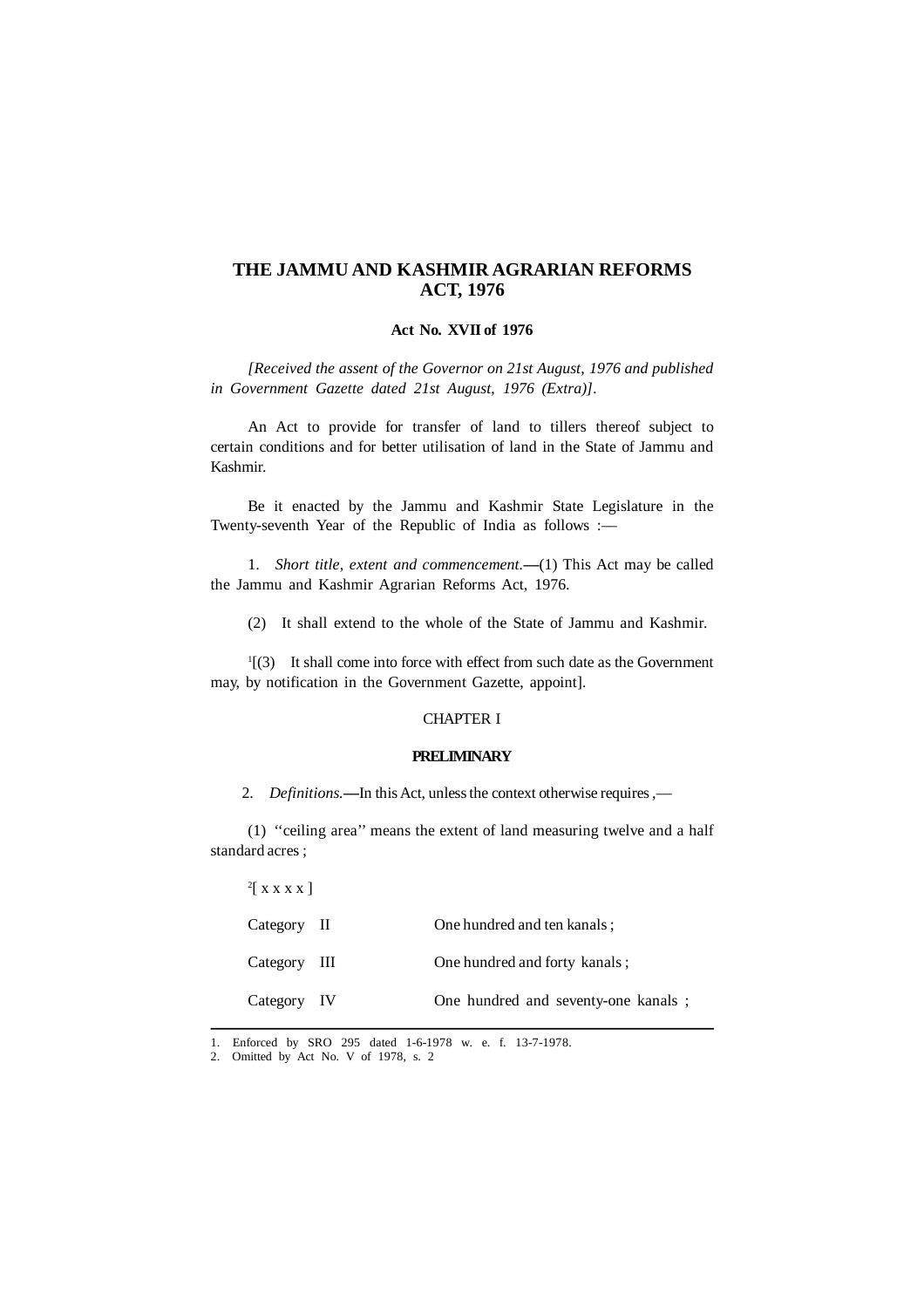- <sup>1</sup>[(2) "Commissioner" means any person appointed to be the Agrarian Reforms Commissioner under section 18 and includes any person appointed to be the Joint Agrarian Reforms Commissioner under that section] ;
- (3) ''defence force'' means Army, Navy and Air Force of the Indian Union and includes Border Security Force<sup>2</sup>[Central Reserve Police, Assam Rifles], Jammu and Kashmir Militia and Indo-Tibetan Border Force/ Police ;
- (4) ''demarcated forest'' means a demarcated forest as defined in the Jammu and Kashmir Forest Act, Samvat 1987 ;
- (5) ''evacuees' land'' means land which is evacuees' property as defined in the Jammu and Kashmir Evacuees' (Administration of Property) Act, Samvat 2006 ;
- (6) ''family'' means husband, his wife and their children excluding––
	- (a) a married daughter ; and
	- (b) a major son separated from his father on or before the first day of September, 1971 and holding land separately in his name ;
- (7) ''head of the family'' means the husband ; in case of his death, wife ; where both are dead, major son, if any, included in the family ; and in the absence of such major son, the guardian of the minor children ;

Explanation.–Where the deceased husband had more than one wife, each wife along with her children will constitute a subordinate unit of the family having a separate head in accordance with this definition ;

(8) ''intermediary'' means a tenant not cultivating land personally and includes a person claiming through him ;

<sup>1.</sup> Substituted by Act No. IX of 1987, s. 2

<sup>2.</sup> Words inserted by Act No. VII of 1979, s. 2.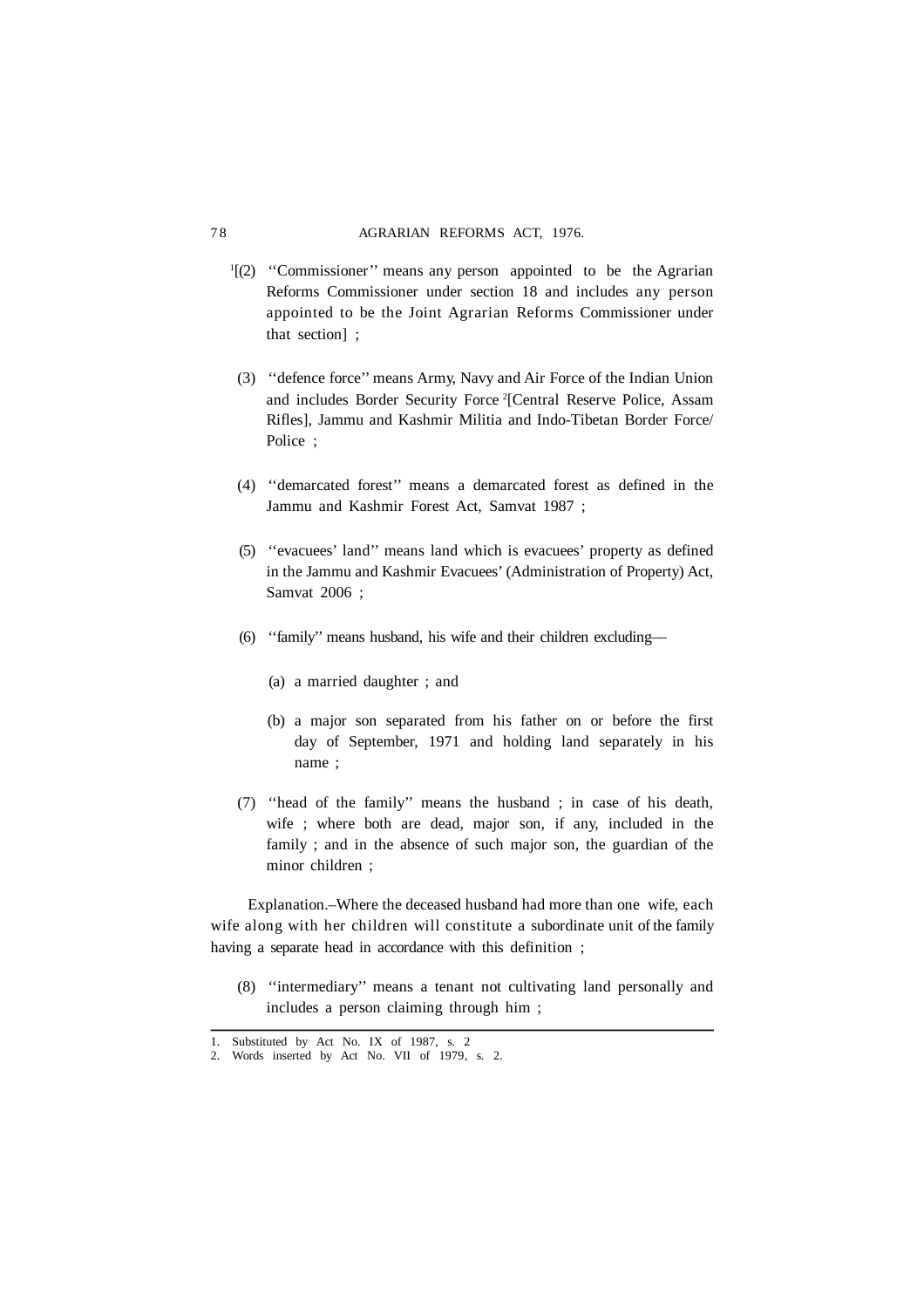- (9) ''land'' means land which was occupied, or was let, for agricultural purposes or for purposes subservient to agriculture or for pasture in Kharif, 1971 and includes-
	- (a) structures on such land used for purposes connected with agriculture ;
	- (b) areas covered by, or fields floating over, water ;
	- (c) forest lands and wooded wastes ;
	- (d) trees standing on land ; and
	- $(e)$  <sup>1</sup>[ [ ],

2 [but does not include an orchard or] site of a building or a structure within municipal area, town area, notified area or village abadi or any land appurtenant to such building or structure ;

- (10) ''orchard'' means a compact area of land having fruit trees grown thereon or devoted to cultivation of fruit trees in such number that the main use to which the land is put is growing of fruits or fruit trees ;
- (11) ''owner'' means a land-holder, as defined in the Jammu and Kashmir Land Revenue Act, Samvat 1996 and includes a person claiming through him ;
- (12) ''personal cultivation'' by a person shall mean cultivation–
	- (a) by the person himself ; or
	- (b) by any member of the family, if any, to which he belongs ; or
	- (c) by a *khana-nishin* daughter or *khana-demad* or a parent of the person ; or

<sup>1 .</sup> Sub-clause (e) to clause (9) omitted by Act No. V of 1978, s. 2.

<sup>2.</sup> Substituted *ibid.*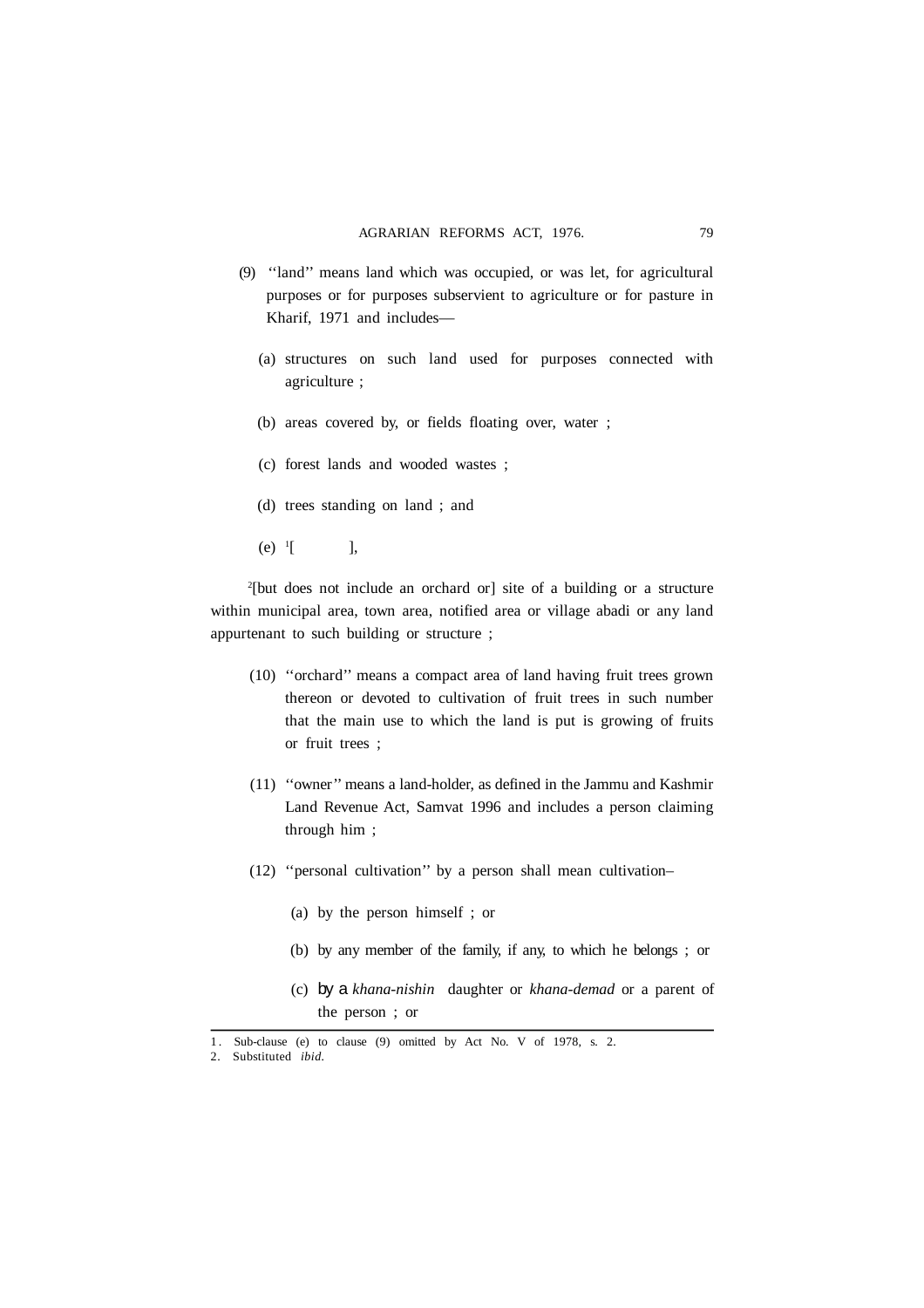- (d) by a son, adopted son or pisarparwardah, not included in the family, if any, to which the said person belongs ; or
- (e) by brother or sister of the person ; or
- (f) in the case of such religious or charitable institutions of public nature as are notified by the Government, by a member of the management or, on behalf of the management, by a servant or hired labourer on payment of wages otherwise than as a share of crop ; or
- (g) in the case of a person, who is minor, insane, physically disabled or incapacitated by old age or infirmity, widow or serving in defence force, or in detention or prison, by a servant of hired labourer under the personal supervision of the guardian or any agent of such person ; provided that such servant or hired labourer or guardian or agent does not bear the risk or cost of cultivation nor receives wages or remuneration as a share of crop ;

*Explanations.*–(i) Unauthorised cultivation shall not be deemed to be personal cultivation and, where land has been occupied unauthorisedly , the person who, but for such unauthorised occupation, would have been personally cultivating such land shall be deemed to be in personal cultivation :

Provided that in the case of land––

- (a) which cannot thus be deemed to be in the personal cultivation of any person ; or
- (b) covered by section 24 of the Jammu and Kashmir Big Landed Estates Abolition Act, Svt. 2007 ; or
- (c) rights wherein have been transferred against the provisions of any law for the time being in force ;

personal cultivation shall be deemed to be that of the State :

Provided further that only by reason of his having been in unauthorised cultivation, such person shall not be ineligible for allotment of the land becoming surplus under this Act, including such land.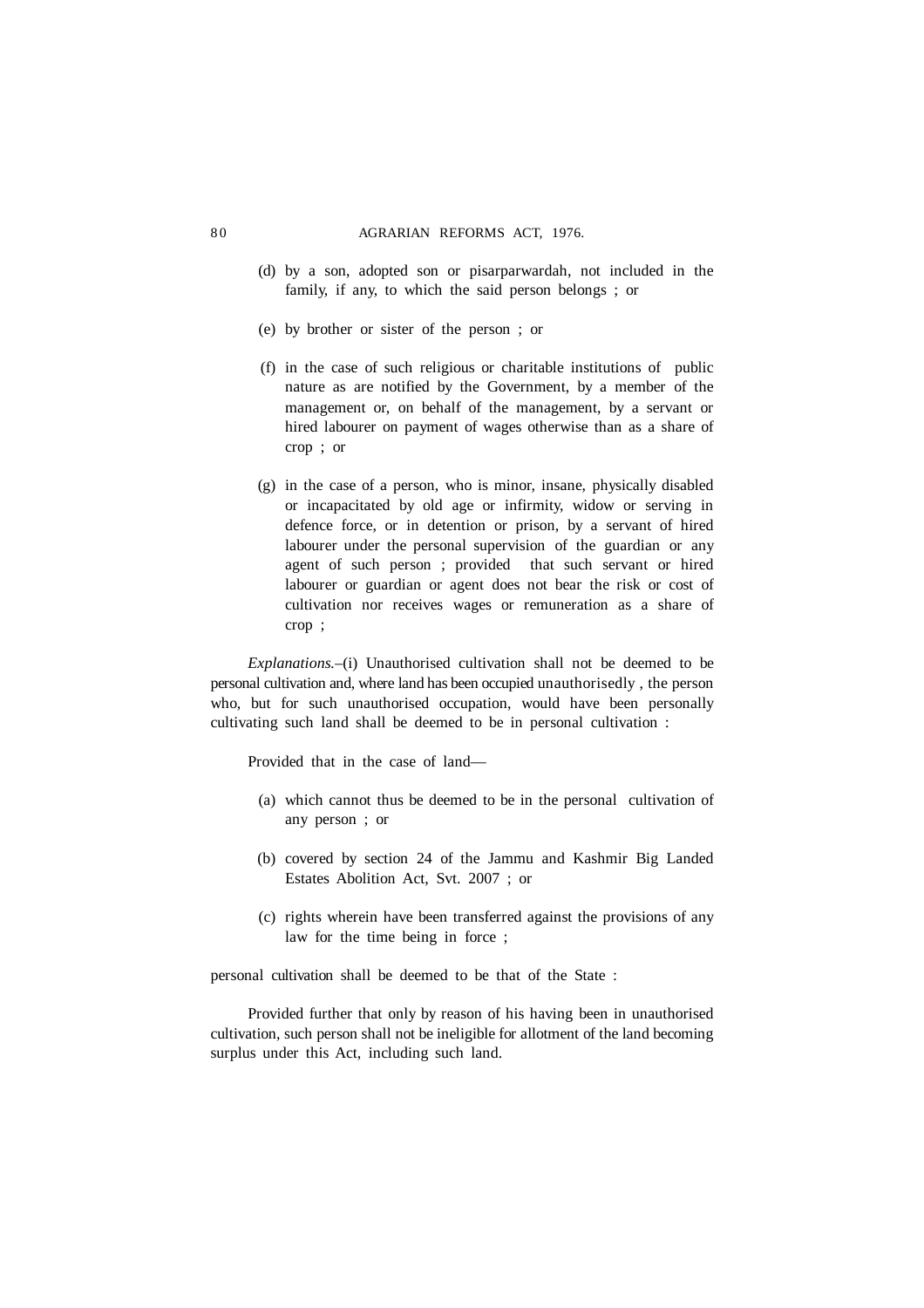(ii) Where any land has been exchanged in lieu of any other land as a result of consolidation proceedings under the Jammu and Kashmir Consolidation of Holdings Act, 1962, any person who was personally cultivating land, so exchanged, in Kharif, 1971 shall be deemed to have been personally cultivating, in that harvest, the land acquired in lieu of that land.

(iii) Where any land has been left fallow during Kharif, 1971 in normal course of agricultural husbandry, personal cultivation of such land in Kharif, 1971 shall be deemed to be of the person who personally cultivated it for three consecutive harvests prior to Kharif, 1971.

(iv) Land under  $\frac{1}{1}$ [ ] kah-krisham, pichi, bedzar or safedzar, land growing fuel or fodder, and unculturable or banjar land situated outside demarcated, undemarcated or berun-i-line forests, shall be deemed to be in personal cultivation of the owner.

(v) Patches of *gair-mumkin* and *zeri-sayah* (under the shade of trees) land existing in a survey number shall be deemed to have been in personal cultivation of the person cultivating the rest of the land in such survey number personally in Kharif, 1971.

(vi) Where land has been mortgaged with possession before or during Kharif, 1971 and the mortgage has not been redeemed before the commencement of this Act, the mortgagor shall, subject to the provisions of section 10, be deemed to have been personally cultivating such land in Kharif, 1971.

(vii) Where possession of land has been obtained temporarily on bilateral or trilateral basis or in lieu of payment of rent for purpose of transplanting saffron bulbs, in accordance with the custom known locally as *'kara-korh'* or *'kadawar'* in saffron growing areas of Kashmir Valley, personal cultivation of such land shall be deemed to be of that person who would, but for such custom, have been cultivating it personally.

(viii) Personal cultivation by a person shall not cease to be so merely because of engagement of hired labour :

Provided that the labour so engaged is supplemental to, and not in substitution of, the labour of such person ; and that such labour is paid wages in cash or kind but not in crop share.

<sup>1.</sup> The word 'orchard' omitted by Act No. V of 1978, s. 2.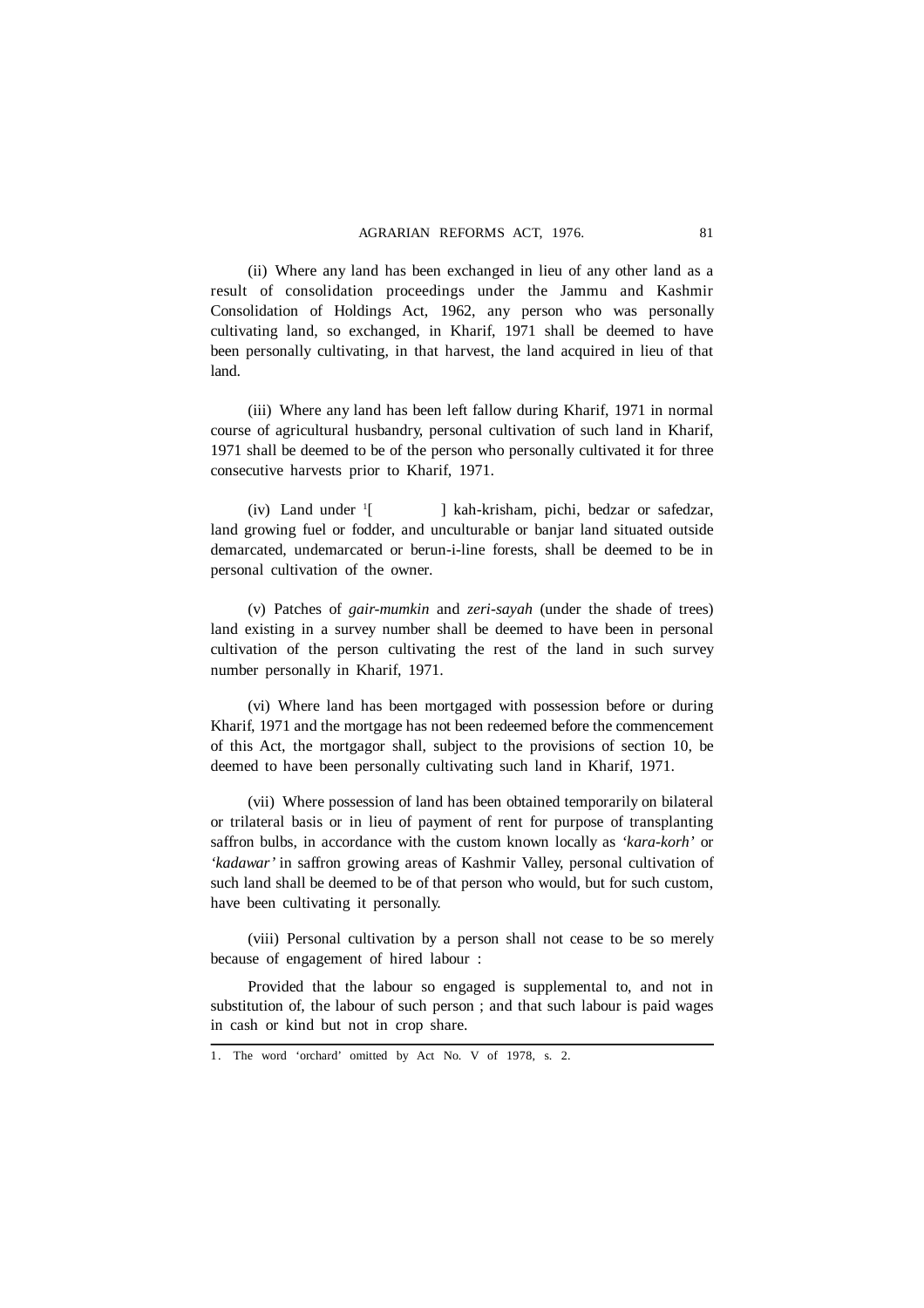(ix) For determining the person personally cultivating land during Kharif, 1971, entries in khasra girdawari shall be presumed to be true unless the contrary is proved.

(x) Where a person, after having been inducted as tenant by alienee of a limited owner, has been in continuous cultivating possession of such land for not less than twenty years prior to Kharif, 1971, such person shall be deemed to be in personal cultivation of such land, any judgment, decree or order of any court or authority notwithstanding.

*Note* :—For purposes of this clause, "limited owner" shall have the meaning as under the Mitakshara School of Hindu Law.

- (13) ''prescribed'' means prescribed by rules made under this Act ;
- (14) ''prospective owner'' means a person eligible, by or under this Act, to be vested with the rights of an owner ;
- (15) ''Schedule'' means a Schedule appended to this Act ;
- (16) ''standard acre'' means a measure of an area convertible into an ordinary acre of land in accordance with the provisions of Schedule I ;
- (17) ''tiller" means tenant cultivating land personally and shall mean and include a person who was tiller in Kharif, 1971 or his legal heirs or his transferee in the case of any valid transfer of land made between Ist September, 1971 and Ist May, 1973, subject to the competent Revenue Officer being satisfied about the existence of a *bona fide* transfer to this effect ;

*Explanation.*––A person who migrated from his place of residence during 1965 due to unavoidable circumstances shall be deemed to be a tiller of the land thus abandoned by him if such land was in occupation of somebody else as *Supard-dar* under orders of a competent authority ;

 $1$ [(18) Words and expressions not defined in this Act shall have the meaning as assigned to them in the Jammu and Kashmir Majority Act, Samvat 1977, the Jammu and Kashmir Tenancy Act, samvat 1980, the

<sup>1.</sup> Clause (18) substituted by Act No. V of 1978, s. 2.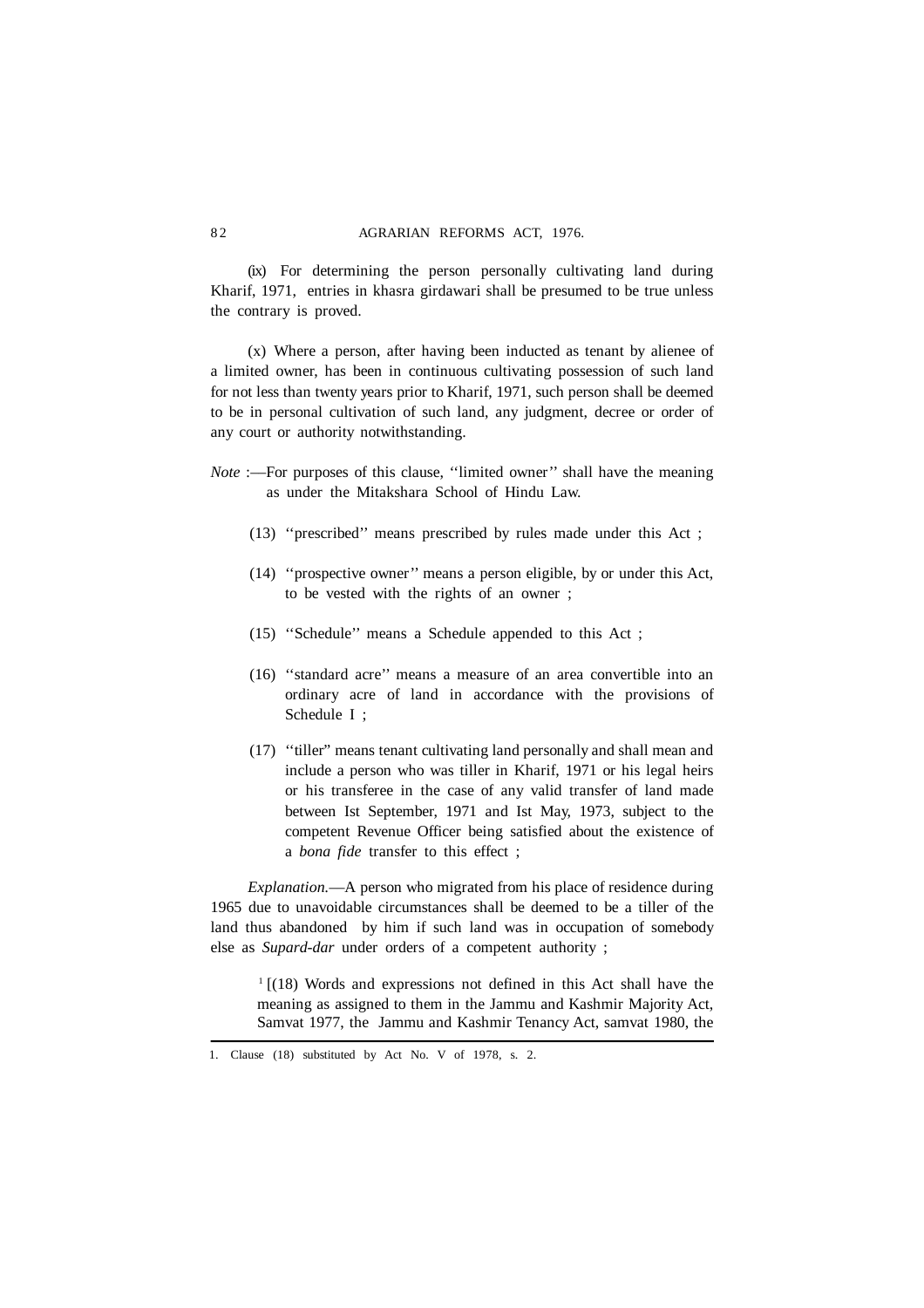Jammu and Kashmir Land Revenue Act, Samvat 1996, and the Jammu and Kashmir Displaced Persons (Permanent Settlement) Act, 1971].

*Explanation.*––For purposes of clauses (8) and (11), where a person, governed by Mitakshara School of Hindu Law, is recorded as owner or intermediary of ancestral property, his male lineal descendents in the male line of decent shall not, where he was alive on the first day of September, 1971, be deemed to be owners or intermediaries, as the case may be, of such property.

3. *Exceptions***.––**The provision of this Act, except those specified in column 2 of the sub-joined table, shall not apply to the categories of land specified in column I thereof :-

| Column 1.                                                                                                                                                                                                                              | Column 2.                                                                                                                 |
|----------------------------------------------------------------------------------------------------------------------------------------------------------------------------------------------------------------------------------------|---------------------------------------------------------------------------------------------------------------------------|
| (a) Evacuees' land;                                                                                                                                                                                                                    | Clause (c) of sub-sec<br>tion $(2)$ of section 4 and<br>sections 5, 7, 13 and 14<br>and sub-section (3) of<br>section 26. |
| Provided that nothing herein shall-                                                                                                                                                                                                    |                                                                                                                           |
| (i) confer any ownership rights upon a<br>displaced or other person in any<br>evacuees' land; or                                                                                                                                       |                                                                                                                           |
| (ii) affect or interfere with the rights of<br>possession or legal obligation of a<br>displaced or other person conferred or<br>imposed by or under any law, rule or order,<br>for the time being in force in respect of such<br>land. |                                                                                                                           |
| (b) Land owned, held or acquired by the<br>Government of Jammu and Kashmir or<br>the Government of India, other than, $-$                                                                                                              | Sections 26, $\frac{1}{2}$ [XXX]<br>38 and 39                                                                             |
| (i) land vested or deemed to have<br>been<br>vested in the State by or under this<br>Act: and                                                                                                                                          |                                                                                                                           |
| (ii) land described in Schedule II                                                                                                                                                                                                     |                                                                                                                           |

1. Figure 31 omitted by Act No. XXXVIII of 1997, s. 2.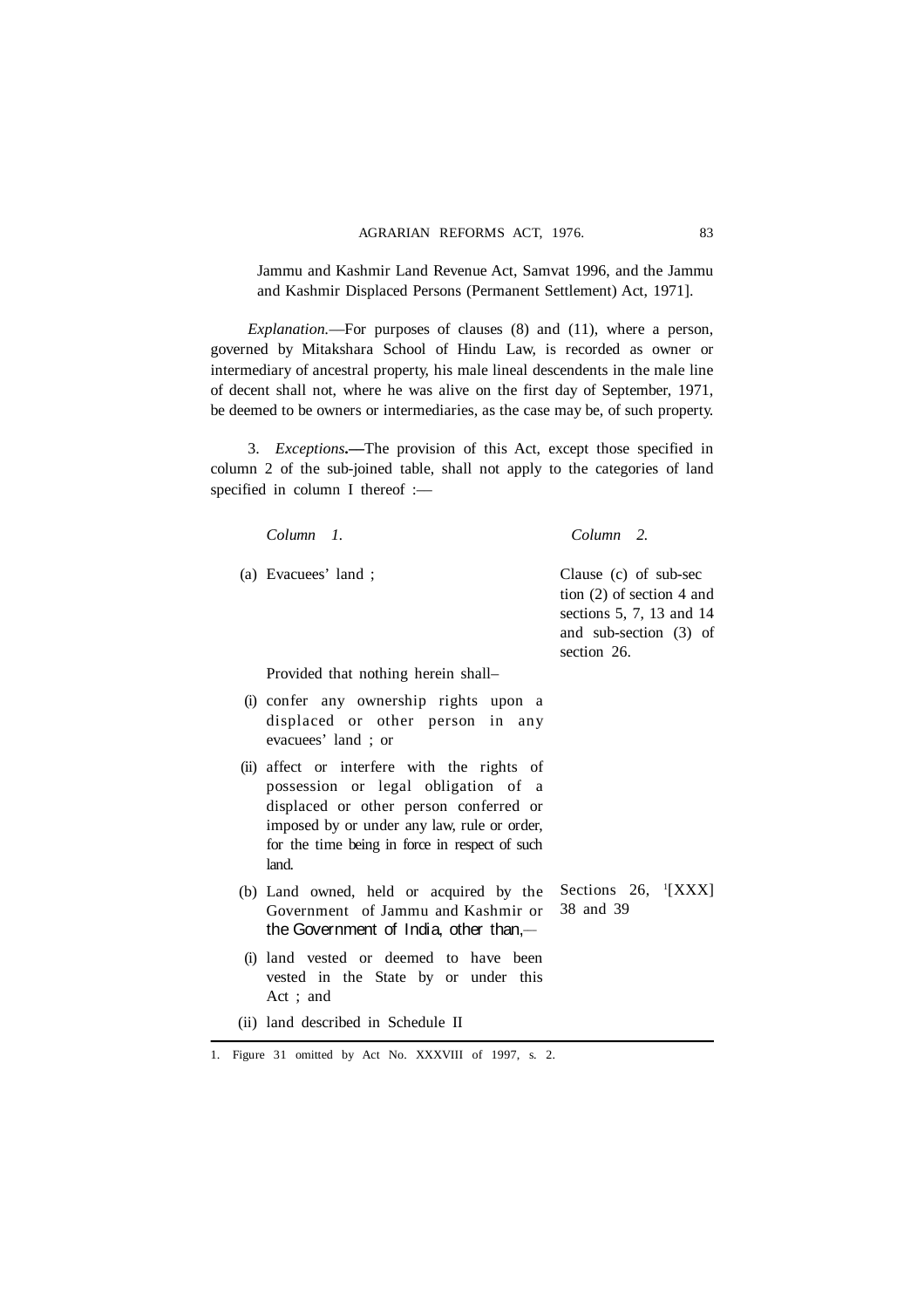| residential purposes : | (c) Land owned by any industrial or commercial<br>undertaking or set apart or acquired by the<br>Government for use for industrial or commercial or                                                                                                                      | $\frac{1}{2}$ [XXX]              |
|------------------------|--------------------------------------------------------------------------------------------------------------------------------------------------------------------------------------------------------------------------------------------------------------------------|----------------------------------|
| as may be prescribed.  | Provided that exemption under this clause shall<br>cease to apply, if after such enquiry as may be<br>prescribed, the Government is of the opinion that<br>such industrial or commercial undertaking has failed<br>to utilise the land for that purpose within such time |                                  |
|                        | (d) Land owned, held or acquired by such<br>educational and other public institutions as may be<br>notified by the Government.                                                                                                                                           | Nil                              |
|                        | (e) Land owned, held or acquired by the<br>Universities of the State established by law and<br>Municipalities, Town Area Committees, Notified Area<br>Committees, Cantonment Boards and other local<br>bodies and Panchayats of the State.                               | Nil                              |
|                        | (f) Land outside the District of Ladakh,<br>which is unculturable or in the form of arak, kap or<br>kah-i-krisham or which grows fuel or fodder and<br>belongs to such class as is notified by the Govern-<br>ment, not exceeding four standard acres per family.        | Sections $13$ <sup>1</sup> [XXX] |
| records.               | Explanation.-For purposes of clause (f) the area<br>should be unculturable or used for growing fuel or<br>fodder and also recorded as such in the revenue                                                                                                                |                                  |
| bedzar, safedzar.      | (g) Such lands in the district of Ladakh as are<br>used for raising fuel or fodder or timber e. g. olthang,                                                                                                                                                              | Sections 13 <sup>1</sup> [XXX]   |
| $(h)$ Land—            |                                                                                                                                                                                                                                                                          |                                  |
|                        | (i) requisitioned under any law for the time<br>being in force; or                                                                                                                                                                                                       | <sup>1</sup> [XXX]               |
|                        | (ii) situate in depopulated villages of Poonch<br>and Rajouri Districts and notified as such<br>by the Government; or                                                                                                                                                    | $\frac{1}{2}$ [XXX]              |
|                        | (iii) lying in such border areas as<br>are<br>declared by the Government to be<br>insecure for cultivation :                                                                                                                                                             | <sup>1</sup> [XXX]               |

1 [XXX]

1. Omitted by Act No. XXXVIII of 1997, s. 2.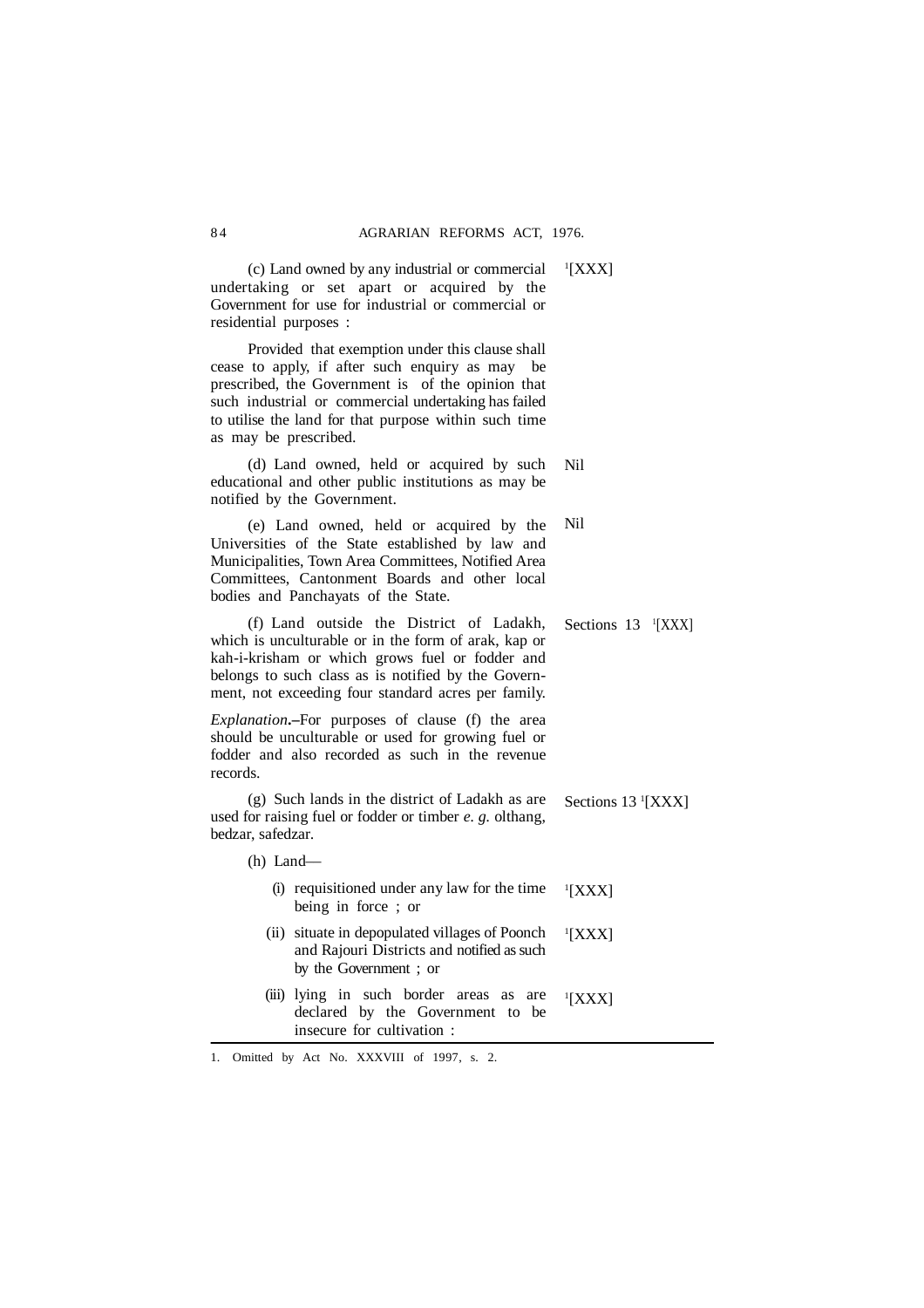Provided that such provisions of this Act, as are notified by the Government, shall apply to such lands as and when such lands are de-requisitioned or permitted to be reoccupied or become secure for cultivation, as the case may be,––

> (i) Private springs, wells and village roads. Nil

(j) Residential buildings or structures along with sites thereunder and land appurtenant thereto :  $\left[$ x x x x  $\right]$ 

Provided that the area under and appurtenant to such residential building or structure does not, along with land exempted by clause (1) and the area under and appurtenant to a building in municipal area, notified area, town area or village *abadi,* exceed four kanals per family :

Provided further that such exemption may be utilised by a person for his personal use or for use by a co-perative sociey, of which such person is a member, or for both, subject to the condition that the aggregate area so utilised does not exceed the maximum of four kanals per family.

|  | (k) Such land as is reserved by the Government Section 38. |  |
|--|------------------------------------------------------------|--|
|  | for grazing ground or for any public purpose.              |  |

(l) Land reserved or acquired for residential purposes subject to the provisos to clause (j)  $\left[$ XXXX $\right]$ 

(m) Cemeteries and Burning or burial grounds and land under places of worship or appurtenant thereto according to the revenue records of Kharif, 1971. Nil

(n) Land vested in the State under the provisions of the Jammu and Kashmir Big Landed Estates Abolition Act, Samvat 2007 and retained under sub-section (2) of section 6 of the said Act , **\_\_**

| under personal cultivation: | Section 15 and clause<br>$(a)$ of section 16.                         |
|-----------------------------|-----------------------------------------------------------------------|
| through a tiller.<br>(i)    | Sub-section $(1)$ of<br>section 4, sections<br>$5$ and $6$ , and sub- |

1. Omitted by Act No. XXXVIII of 1997, s. 2.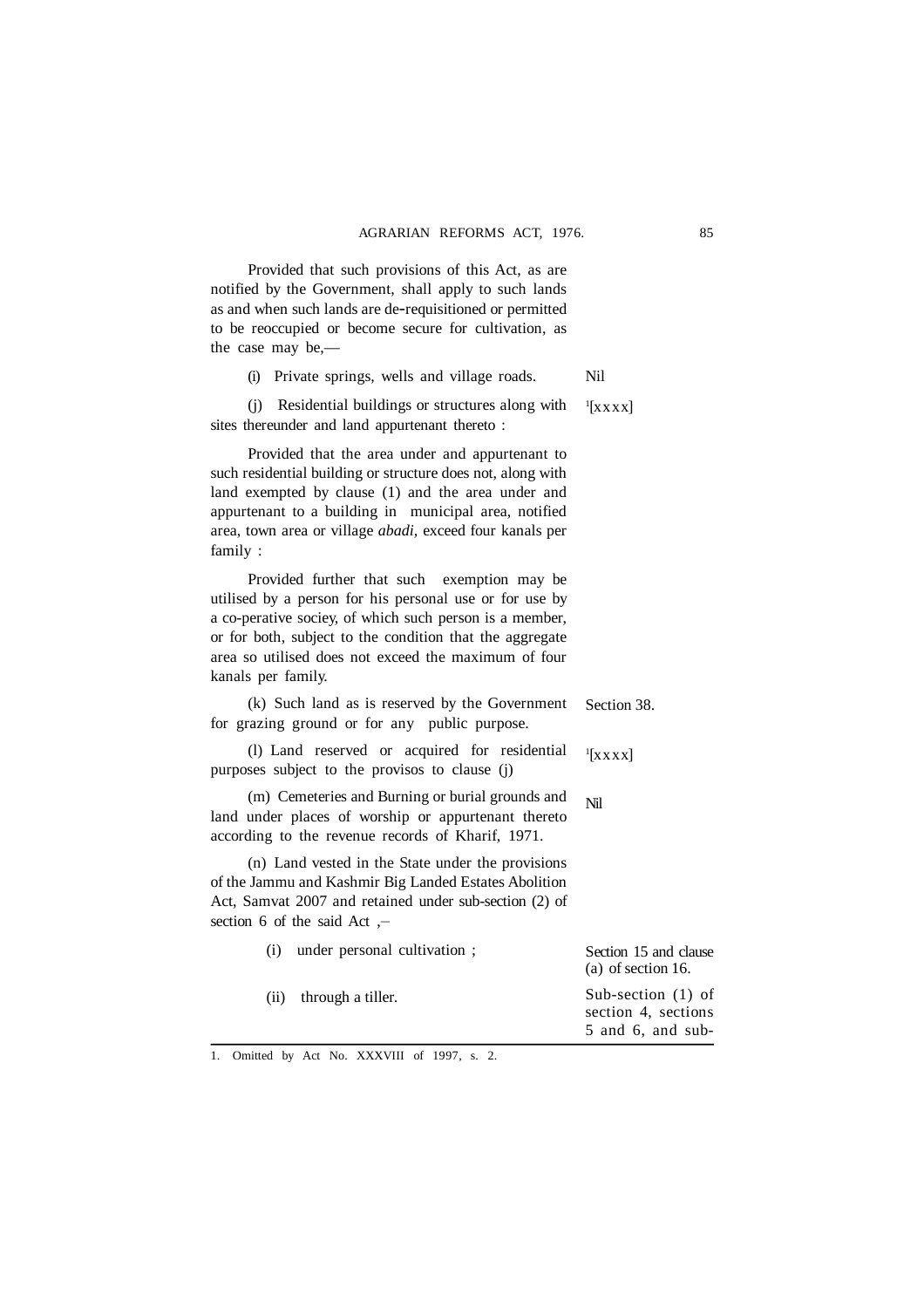section (2) of section 8, sub-sections (1) and (8) of section 9, section 15 and clause (b) of section 16.

(o) Land held by a co-operative farming society : Section  $13^{1}[x x x x]$ 

Provided that no share-holder of the society shall, along with the other members of the family, if any, to which he belongs hold land, including his share of land in such society, in excess of the ceiling area.

2 [3-A. Notwithstanding anything to the contrary contained in this Act or any other law for the time being in force, displaced persons cultivating evacuees' lands personally shall in respect thereof be deemed to be occupancy tenants and recorded as such . They shall be liable to pay rent equal to the amount of land revenue and cesses assessed thereon :

Provided that such displaced persons shall have right to transfer their right of occupancy/tenancy by sale, mortgage or gift subject to the provisions of the Alienation of Land Act, and the provisions of section 60 of the J&K Tenancy Act, Samvat, 1980 shall not apply to such transfer].

#### CHAPTER II

#### **RESTRICTION ON RIGHTS IN LAND**

4. *Vesting in the State of rights in land not held in personal cultivation***.––**(1) Notwithstanding anything contained in any law for the time being in force, but subject to the provisions of this Chapter, all rights, title and interest in land of any persons, not cultivating it personally in Kharif, 1971, shall be deemed to have extinguished and vested in the State, free from all encumbrances, with effect from the first day of May, 1973.

- (2) Nothing in sub-section (1) shall apply to––
- (a) land held by gumpas of Ladakh Districts :

Provided that the rights of tenants thereof shall be heritable according to the law of succession applicable to occupancy tenants and that no tenant

<sup>1.</sup> Omitted by Act No. XXXVIII of 1997, s. 2.

<sup>2.</sup> Section 3–A inserted by Act No. V of 1978, s. 3.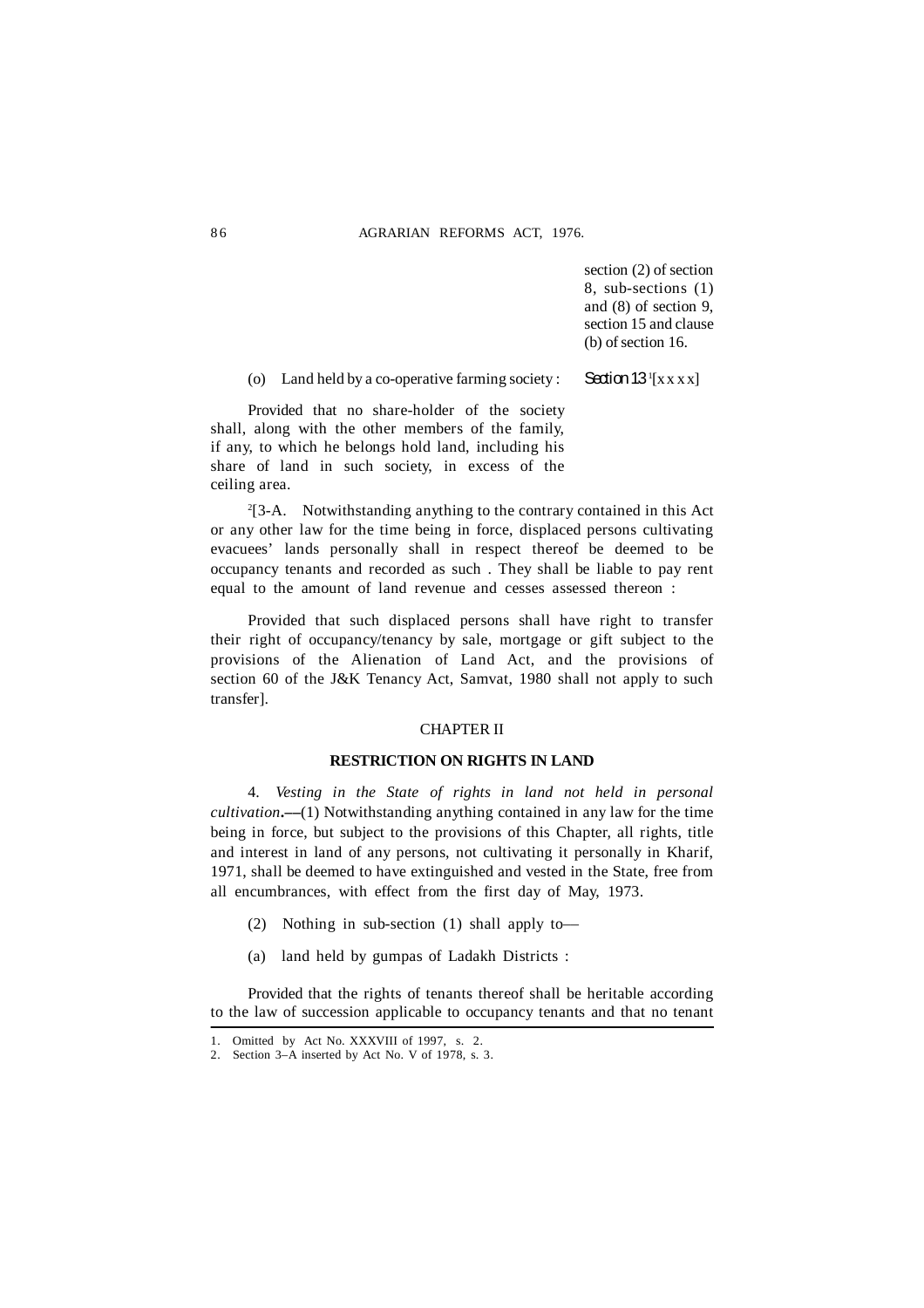or his successor shall be subject to payment of rent exceeding  $\int [x x x x]$  the prevailing rent  $\frac{1}{x}$  x x x x ] whether in cash or in kind;

- $2[$ (b) (i) unit of land not exceeding 182 kanals including residential sites Bedzars and Safedzars ; and
	- $(ii)$ <sup>3</sup>[Land]

held by such places of worship, waqafs or Dharmshallas, as are recorded in the revenue records or  $3$ [ notified by the Government from time to time or donated for purposes of wakaf by any person professing Islam or used as a wakaf property] :

Provided that the rights of tenant thereof shall be heritable according to the law of succession applicable to occupancy tenants ;

4 [ x x x x ].

(c) land mentioned in Schedule II allotted to a displaced person ;

Provided that :-

- (i) such land and evacuees' land, if any, allotted to the same displaced person, is situated in more than one village ; and
- (ii) such displaced person cultivated personally the land in at least one village in Kharif, 1971.

4 [4-A. *Cancellation of mutation.*—Notwithstanding anything contained in any law for the time being in force or judgment or decree of a civil court any mutation attested under sections 4, 8 or 12 of this Act after its commencement, for any land mentioned in section 3 or sub-section (2) of section 4 by any revenue officer either on his own or in pursuance of any order of higher authority or order or judgement of a civil court shall be *void, ab initio].*

5. *Vesting of personally cultivated land in excess of ceiling area in the State***.––**(1) Notwithstanding anything contained in any law for the time being in force but subject to the provisions of this Chapter—

(a) Where any land, held by an individual in personal cultivation whether as owner or as tenant or otherwise, was in excess of

Words omitted by Act No. V of 1978, s. 4. 1. Words omitted by Acc. bid.<br>**2. Clause (b) substituted** *ibid.* 

<sup>3.</sup> Substituted by Act No. VI of 2002, s. 2.

<sup>4.</sup> Section 4-A inserted *ibid,* s. 3.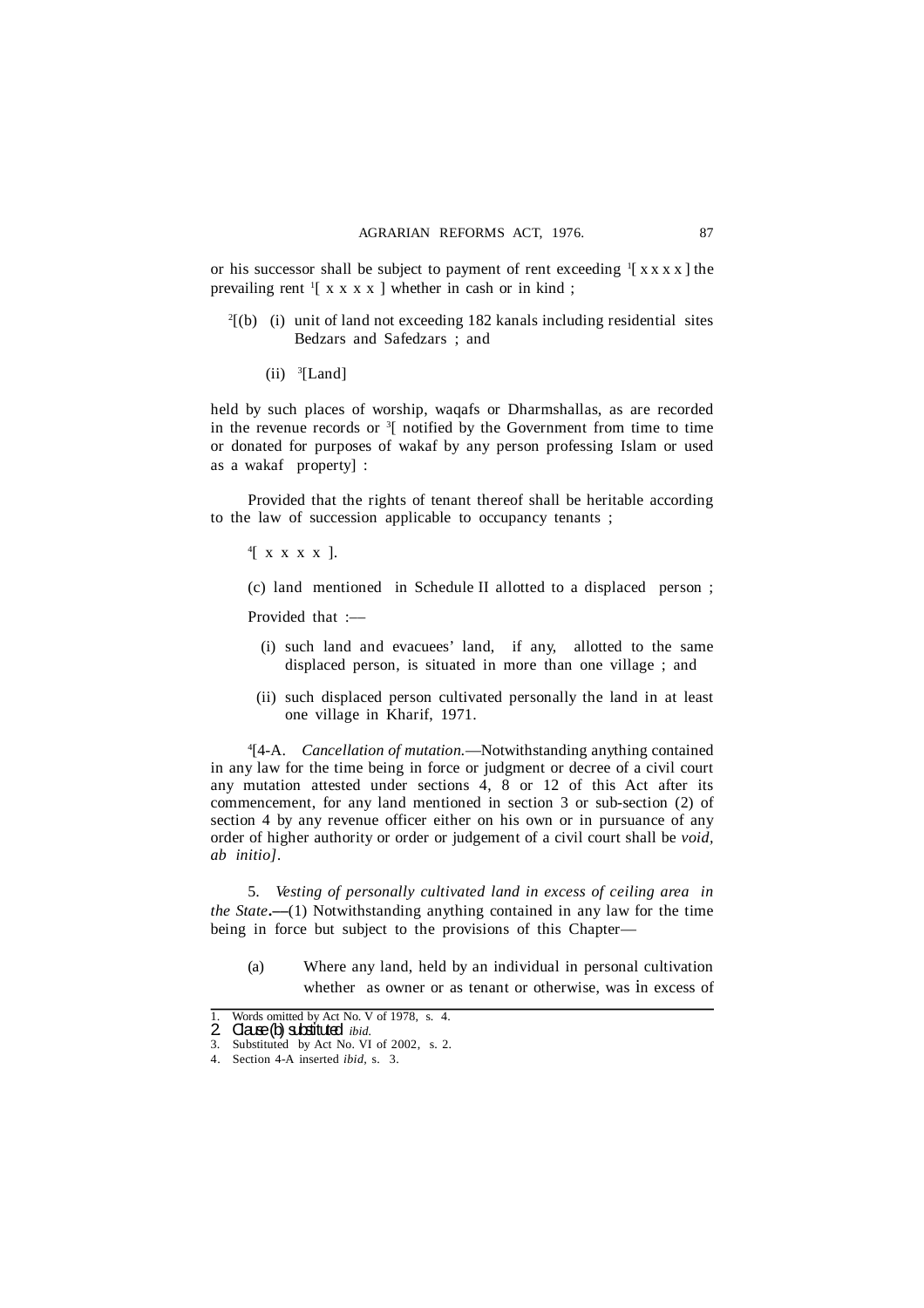the ceiling area on the first day of September, 1971, the rights, title and interest of such individual in the excess land shall be deemed to have vested in the State, free from all encumbrances, on the first day of May, 1973 ;

(b) Where aggregate land held in personal cultivation by the members of a family, whether jointly or severally, as owners or as tenants or otherwise, was in excess of the ceiling area on the first day of September, 1971, the rights, title and interest of such members in the excess land shall be deemed to have vested in the State, free from all encumbrances, on the first day of May, 1973.

(2) Such individual or the head of such family, as the case may be, shall have the option of selecting, in such manner and subject to such conditions, as may be prescribed, the land such individual or family desires to retain with himself or itself, as the case may be, within the limits provided for by this Act, but no land in a demarcated forest shall be so selected :

Provided that the selection made from the holdings of different members of a family shall be proportionate to the area of land held by each member of the family, unless the wife and the husband agree otherwise.

6. *Vesting of dwelling house and of the site thereunder and land appurtenant thereto in the State in certain cases.* -–(1) Notwithstanding anything contained in any other law for the time being in force or in any contract, instrument, custom or usage or in any judgment, decree or order of a Court, but subject to the provisions of this Chapter ; where––

- (a) a dwelling house was, on the first day of September, 1971, occupied by a person who is a tiller or is a member of a scheduled caste or is a landless agricultural labourer or is a gujjar or a bakarwal or gaddi or is a landless labourer engaged in occupation ancillary to agriculture ; and
- (b) the site of such dwelling house and the land appurtenant thereto is not owned by such person ;

the rights, title and interest in such dwelling house and the site thereunder and land appurtenant thereto shall be deemed to have extinguished and vested in the State on the first day of May, 1973 :

Provided that rights, title and interest in such dwelling house shall not vest in the State where it has been built at the expense of such person or any of his predecessors-in-interest :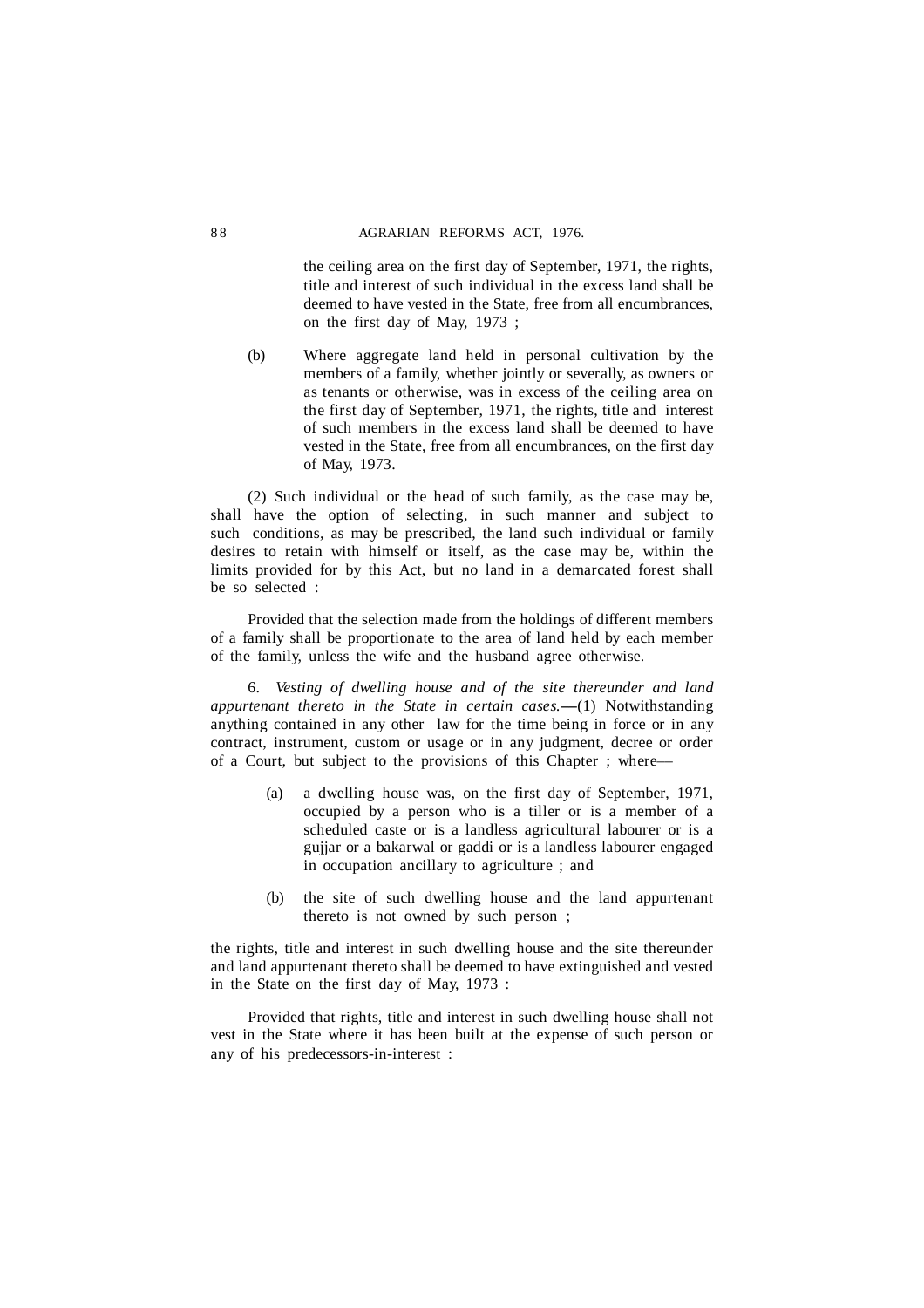Provided further that where such person has been in occupation of such dwelling house for a continuous period of ten years on the date of commencement of this Act, he shall be deemed to have acquired ownership of such dwelling house in lieu of service rendered by him to the owner of land under and appurtenant to such dwelling house.

(2) The area under and appurtenant to such dwelling house as is mentioned in sub-section (1) shall not, along with the area under and appurtenant to a building in municipal area or town area or notified area or village abadi and such land as is exempted by clauses (j) and (1) of section 3, exceed in the aggregate four kanals for such person and all the members of the family, if any, to which he belongs.

7. *Resumption for bona fide personal cultivation by ex-landlord.***–** (1) Subject to the provisions of this section––

- (a) an individual, whose rights in land have been extinguished by section 4 and who was entitled to recover rent in Kharif, 1971 directly from the tiller, may resume land out side demarcated forests for purposes of *bona fide* personal cultivation ;
- (b) where rights in land of one or more than one member of a family have been extinguished by section 4 and such member or members were entitled to recover rent in Kharif, 1971 directly from the tiller, such member or members may resume land for *bona fide* personal cultivation ;
- (c) a displaced person allotted evacuees' land or land included in Schedule II, who is not cultivating such land personally, may resume such land for *bona fide* personal cultivation.

(2) Resumption of land permitted by sub-section (1) shall be subject to the following conditions, namely :––

- (a) the application for resumption shall be made in the prescribed manner within <sup>1</sup>[one year] of the commencement of this Act;
- (b) the applicant for resumption, shall  $2$ [within six months from the date of resumption of land] take up normal residence for the

<sup>1.</sup> Substituted by Act No.V of 1979, s. 2.

<sup>2.</sup> Substituted by Act No.VII of 1979, s. 3.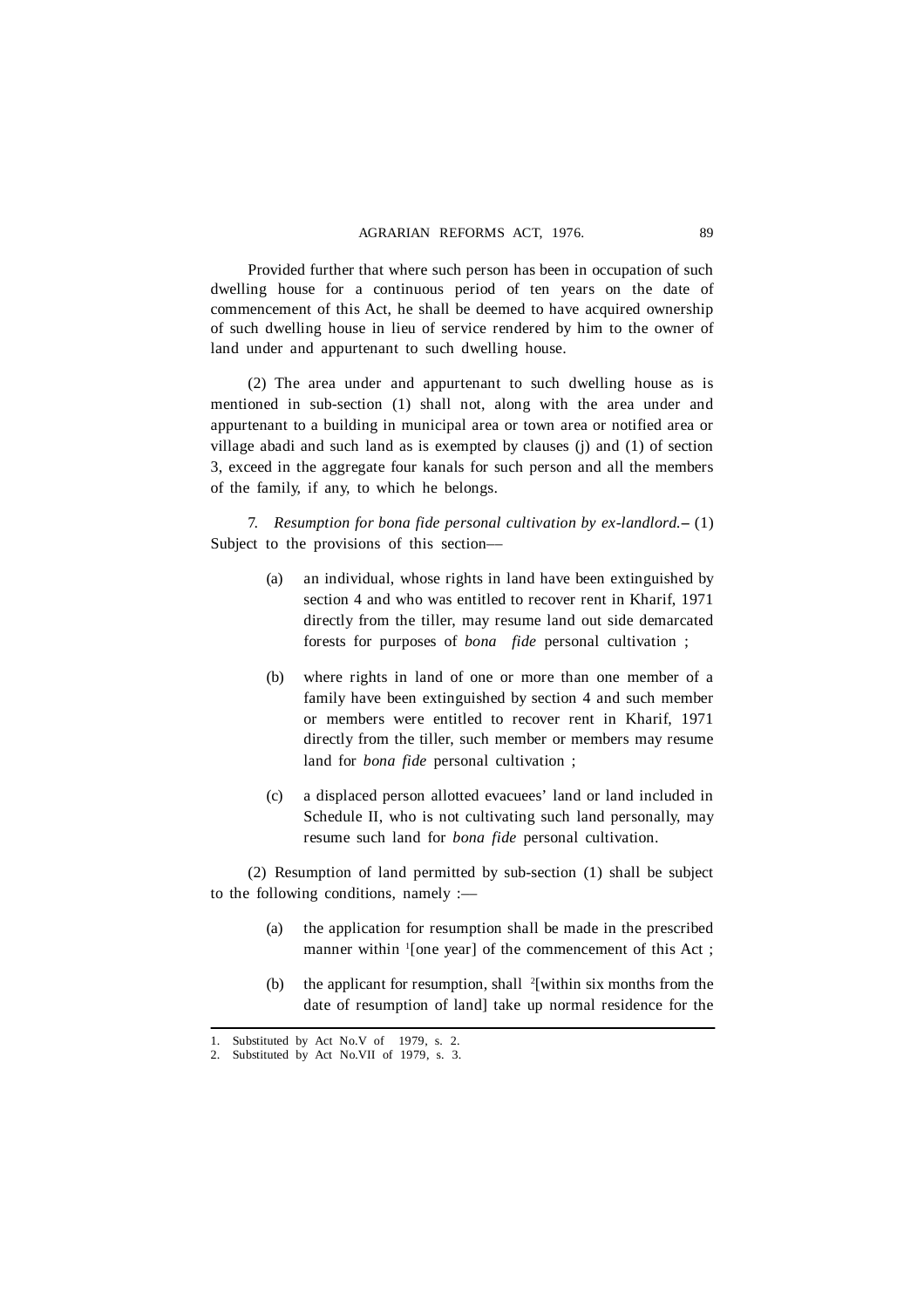purpose of cultivating such land personally in the village in which the land sought to be resumed is situated or in an adjoining village <sup>1</sup>[except in the case of --

- (i) a person serving in defence force, who shall take up such normal residence for personal cultivation within six months of the date on which he ceases to serve in defence force ; or
- (ii) a widow or a person who is physically disabled or incapacitated by old age or infirmity] :

Provided that in the case of land situated in an un-inhabited village on or near the border, such residence shall be taken up within the period indicated above in the nearest inhabited village or in the adjoining village :

Provided further that a displaced person who has been allotted land in more than one village, shall take up such residence in any one of such villages or in the adjoining village :

2 [Provided also that a person who is minor or insane shall take up such residence within six months of the date on which he attains the age of majority or attains sanity.]

- (c) land held by a tiller paying rent at village rates *(hasabpartadeh)* with or without malikana or by a tiller, who is an occupancy tenant, shall not be resumed ;
- (d) no person, who or any member of whose family, if any, is an income-tax payer, shall be eligible to resume any land ;
- (e) the person who has transferred land by sale or gift or bequest on or after first day of September, 1971 shall not be eligible to resume land if the land so transferred was personally cultivated by him prior to such transfer ;
- (f) the extent of land that may be resumed shall, subject to the provisions of sub-section (3), be determined in the following manner, namely  $:$   $-$

<sup>1.</sup> Substituted by Act No. IV of 1989, s. 2

<sup>2.</sup> Proviso inserted *ibid.*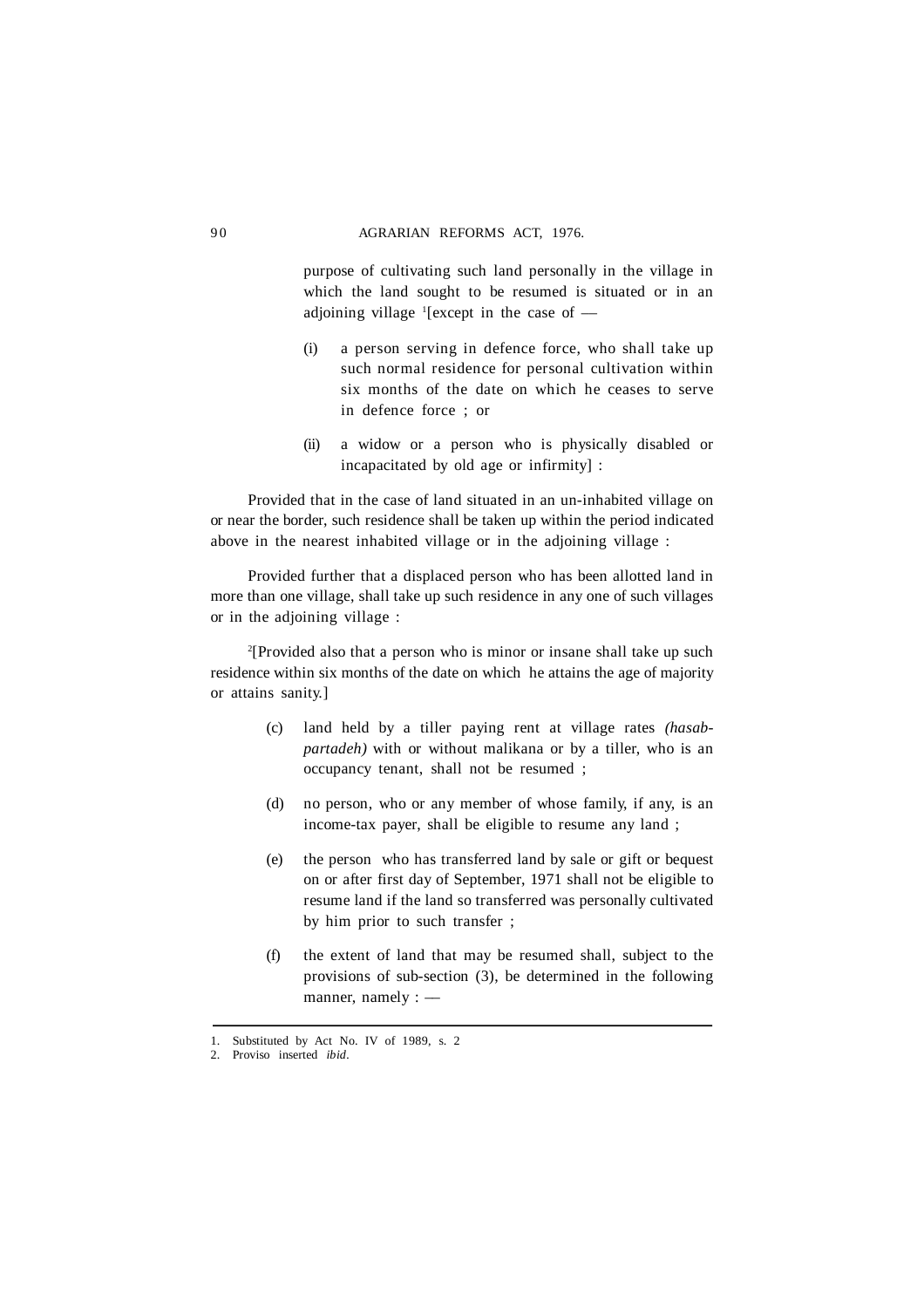- (i) where a person was entitled, as according to records, to rent in kind from the tiller during Kharif, 1971, the extent of the land resumable by such person shall bear the same proportion to the total land comprising the tenancy as the rent in kind bears to the total produce ;
- (ii) where a person was entitled, as according to records, to rent in cash during Kharif, 1971, the extent of land resumable by such person shall be regulated by the extent of rent in kind to which such rent in cash can be commuted in accordance with the provisions of subsections  $(3)$  and  $(8)$  of section 9;
- (iii) a person serving in defence force on or after the 1st day of April, 1965, <sup>1</sup> [an ex-serviceman of the defence force] or a widow or an orphan who is minor or a lunatic or an imbecile, or an insane person or a person who is crippled or incapacitated by old age or infirmity, shall be permitted to resume land twenty per centum in excess of the land otherwise resumable under sub-clauses (i) or (ii) ;
- 2 [(g) no person, who or any member of whose family holds an orchard exceeding one hundred kanals, shall be eligible to resume land].

(3) The aggregate land that a person resuming land shall hold in personal cultivation, after resumption, along with other members of the family, if any, to which he belongs, shall not exceed 6.50 standard acres where such person belongs to the category of persons mentioned in sub-clause (iii) of clause (f) of sub-section (2) and five standard acres in other cases  $3$ :

Provided that an ex-servicemen of the defence force or a persons service in defence force shall be allowed to hold one additional standard acre over and above ceiling fixed in this sub-section :

Provided further that in the case of a person eligible to resume land under clause (g) of sub-section (2), the aggregate land including the orchard held by him shall not exceed one hundred kanals].

<sup>1.</sup> Inserted by Act No. V of 1978, s. 5.

<sup>2.</sup> Clause 'g'added *ibid*.

<sup>3.</sup> Fullstop substituted by colon and provisos added thereafter by Act No. V of 1978, s. 5.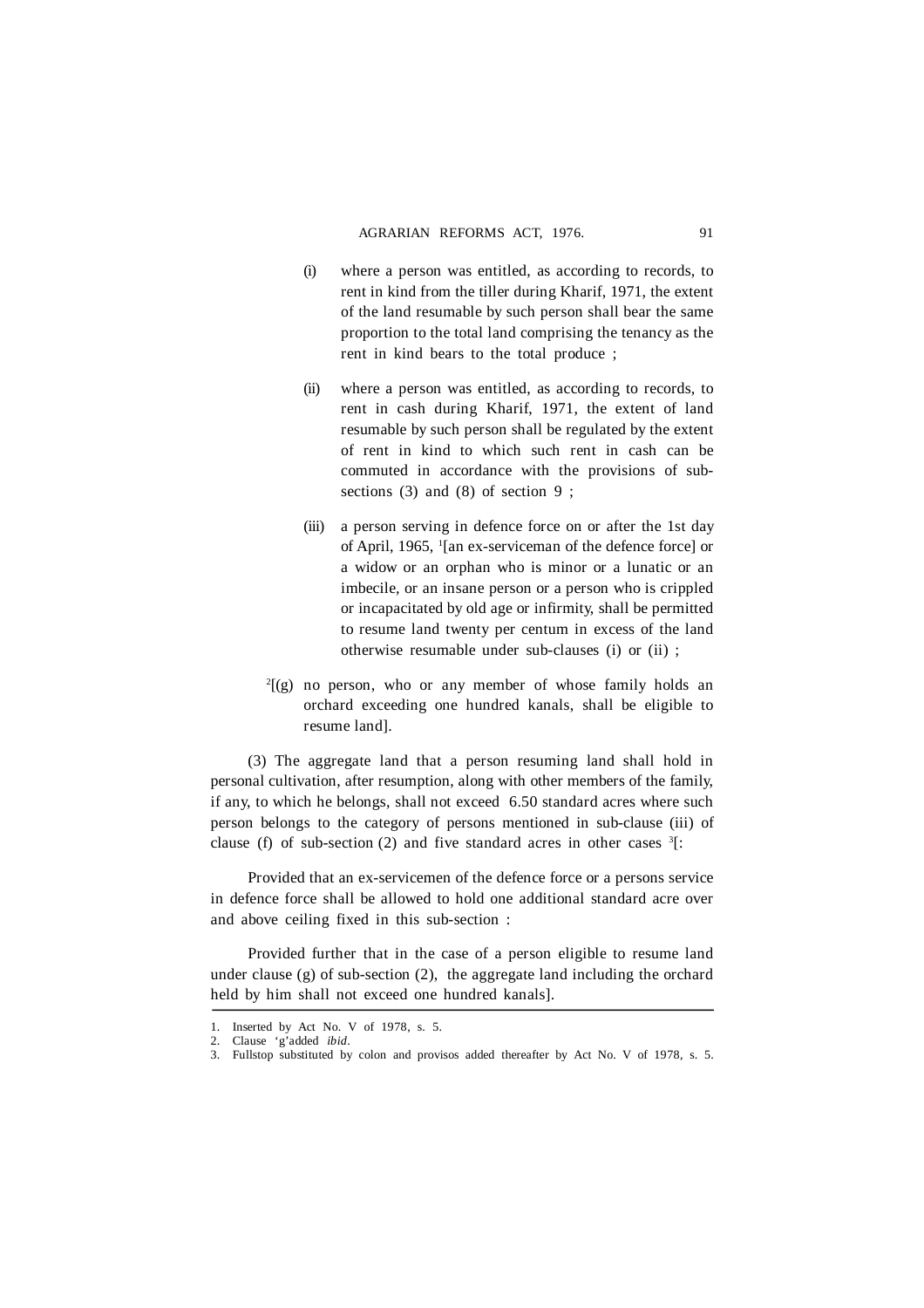(4) The person resuming land under this section shall be vested with ownership rights in such land, other than evacuees' land, and he shall be placed in possession thereof, after the tiller removes the crop, if any, standing on such land and, where no crop is standing but the land has been prepared for sowing, after such tiller is paid therefor in the prescribed manner.

(5) Where any person resuming land under this section fails to cultivate the land personally with in one year of entering into possession, such land shall vest in the state, except where such failure is due to circumstances beyond his control.

(6) The identity of the land to be resumed shall be determined by a Revenue Officer, in the prescribed manner, having regard to the reasonable convenience of both the parties :

Provided that land under and appurtenant to a dwelling house mentioned in section 6 shall not be resumed.

*Explanation*.––For purposes of this sub-section, the land under and appurtenant to the dwelling house shall not, along with the land exempted by clauses (j) and (1) of section 3 and land under and appurtenant to a building or structure in a municipal area, town area, notified area or village abadi, exceed four kanals for a family.

(7) No resumption by consent shall be permissible if, as a result of such consent, the ex-landlord is able to resume more land than he is entitled to according to the provisions of this section.

8. *Vesting of ownership rights in land in prospective owner.***—**(1) Notwithstanding anything contained in any law, for the time being in force, but subject to the provisions of sections 5 and 14, where an ex-landlord resumes land under section 7, the tiller, from whom land is so resumed, or his legal heirs shall be vested with ownership rights in land left with him or his heirs, as the case may be, after resumption in the following manner, namely :—

- (a) Where the ex-landlord resumes the entire land permissible under clause (f) of sub-section (2) of section 7, without payment of any levy and has soon as the ex-landlord is given possession of resumed land ; and
- (b) Where the ex-landlord does not resume the entire land permitted by clause (f) of sub-section (2) of section 7 because of the provisions of sub-section  $(3)$  of section  $7$ ,—
	- (i) after payment of such levy in such manner as is provided for in Schedule III for the portion of such land which, though resumable by such ex-landlord under clause (f) of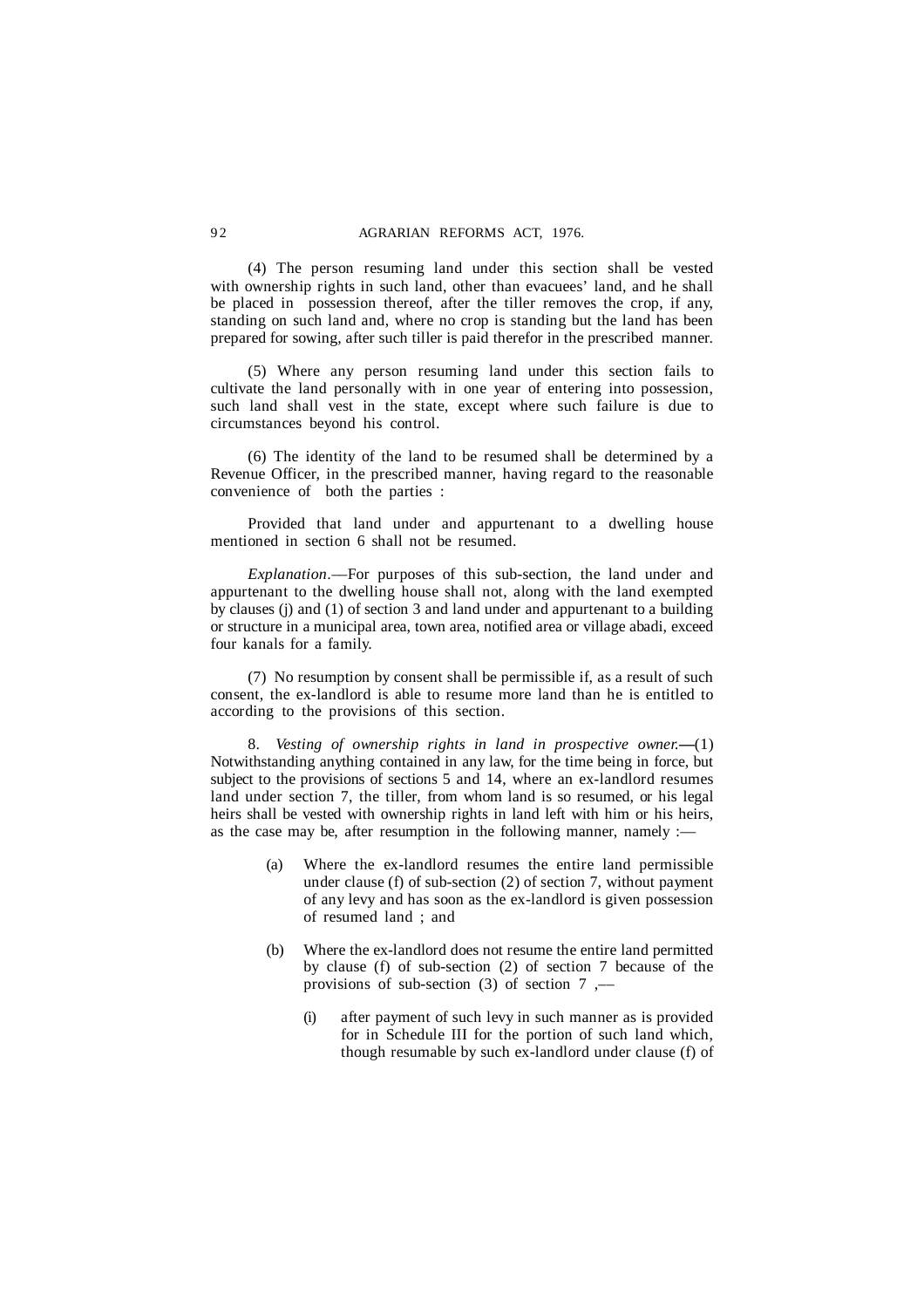sub-section (2) of section 7, is not resumed because of the provisions of sub-section (3) of section 7 ; and

(ii) without payment of any levy and after the ex-landlord is given possession of the resumed land, for the portion of such land left with such tiller other than that mentioned in sub-clause (i).

(2) Notwithstanding anything contained in any law for the time being in force, but subject to the provisions of sections 5 and 14, where an ex-owner/ex-intermediary does not or cannot resume any land, the tiller of Kharif, 1971 holding land under him shall be vested with ownership rights in such land after payment in full of such levy in such manner as is provided for in Schedule III.

(3) A person mentioned in sub-section (1) of section 6, occupying a dwelling house vested in the State under section 6, shall, subject to the conditions mentioned in sub-section (2) of the said section 6, be vested with ownership rights in such dwelling house and the land under and appurtenant to it, on payment of such levy in such manner as is provided for in Schedule III, notwithstanding anything contained in any other law for the time being in force.

(4) Where such land as is mentioned in sub-section (1) has been or is declared for acquisition by the Government under any law for the time being in force and the prospective owner thereof has not acquired ownership rights until the date of such declaration, vesting of ownership rights until the date of such declaration, vesting of ownership rights in such land in such person shall not be effective and the instalments of levy, if any, paid shall be refunded to such person in lump sum with interest at five per centum per annum.

9. *Payment of rent by the tiller***.––**(1) A tiller shall, in respect of land vested in the State by section 4, pay to the State rent, which was payable by him to the ex-landlord prior to the first day, 1973 in such form and in such manner as may be prescribed, until such land is resumed under section 7 or until such tiller acquires ownership rights therein under section 8.

(2) The Government shall arrange to pay such rent in such form and such manner as may be prescribed, after deducting therefrom ten per centum of the cash equivalent thereof as collection charges to the ex-landlord, or to the person claiming through him, until such time as is specified in subsection  $(1)$ .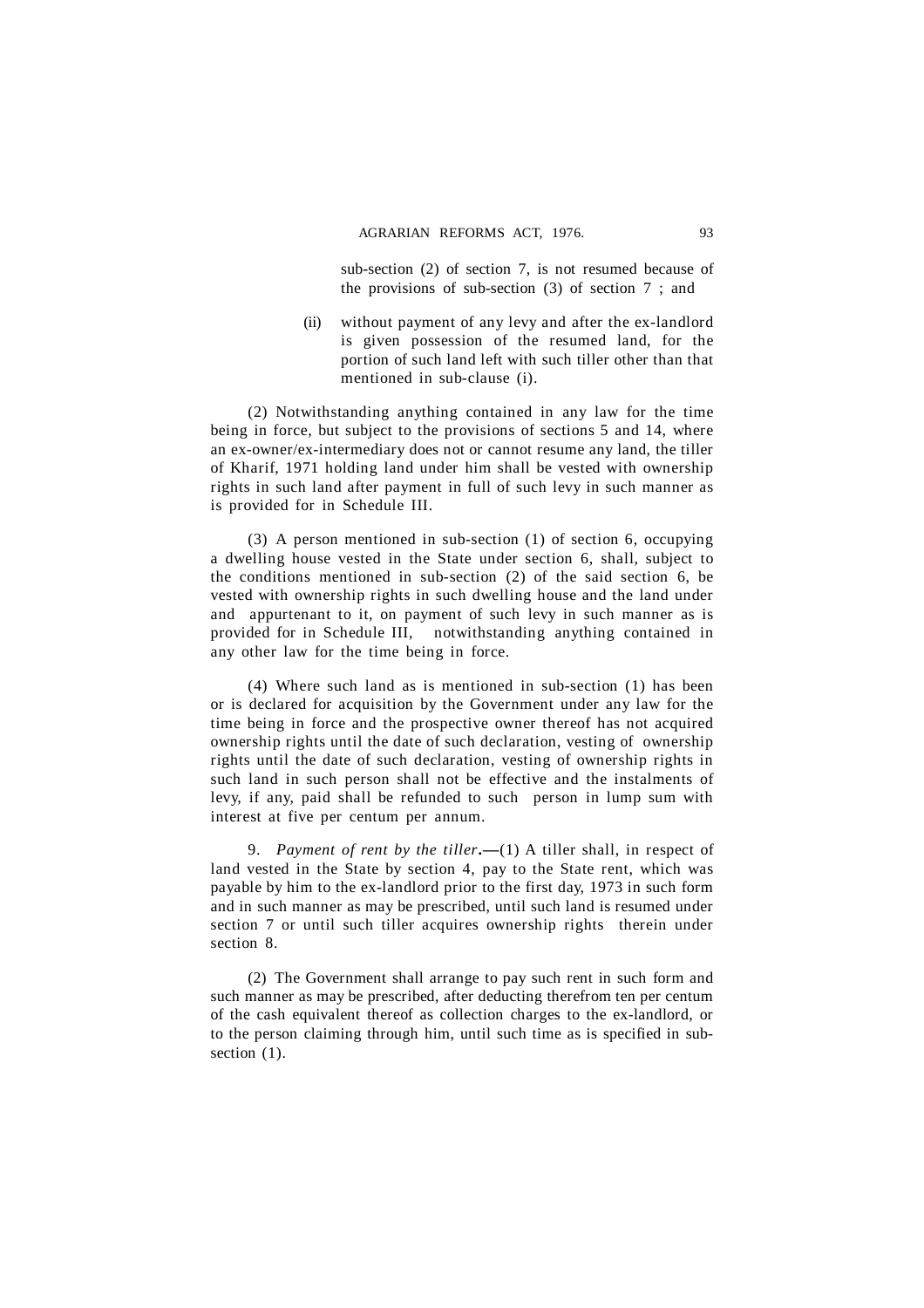(3) The Government shall notify from time to time the cash equivalent of different types of agricultural produce for purposes of this section.

(4) Where the ex-landlord mentioned in sub-section (1) was an intermediary holding land, prior to the first day of May, 1973, under an owner, nothing herein shall be deemed to affect the liability of such intermediary to pay rent (after deducting therefrom the share of collection charges calculated on pro-rata basis) to such ex-owner for such land, and such rent shall, after such deduction be payable by such ex-intermediary to such exowner as if their rights had not been extinguished by section 4, and provisions of the Jammu and Kashmir Tenancy Act, Samvat 1980 relating to recovery of rent shall apply thereto.

(5) The right of ex-intermediary or ex-owner to recover rent for land from the State or from such ex-intermediary, as the case may be, shall be heritable according to the law of succession that was applicable to him before the extinguishment of rights in such land and shall also be transferable subject to provisions of section 31.\*

(6) The liability for payment of land revenue together with cesses and dues payable under any law or rule, for the time being in force of an exowner of land shall continue during the period he is entitled to recover from the Government or from the ex-intermediary, as the case maybe, rent under this section, and for purposes of the Jammu and Kashmir Land Revenue Act, 1996 such ex-owner shall be deemed to be a land-holder.

(7) Arrears of rent accrued due from the first day of May, 1973 up to the date of commencement of this Act shall also be recoverable by the Government from the tillers in such form as may be notified and paid to the ex-landlord after deducting ten per centum as collection charges.

(8) Where rent was recoverable in kind prior to the first day of May, 1973, the following rates of produce shall be assumed for purposes of calculating rent recoverable from the prospective owner under this section, namely :–

- (i) where the prospective owner and the ex-owner agree, the rates of produce so agreed upon by them ;
- (ii) where there is no agreement between the prospective owner and the ex-owner, chakla rates ;

Section 31 has been omitted by Act No. XXXVIII of 1997, s. 3. So the words "subject to provisions of section 31" have become redundant and need to be deleted ........ (Editor).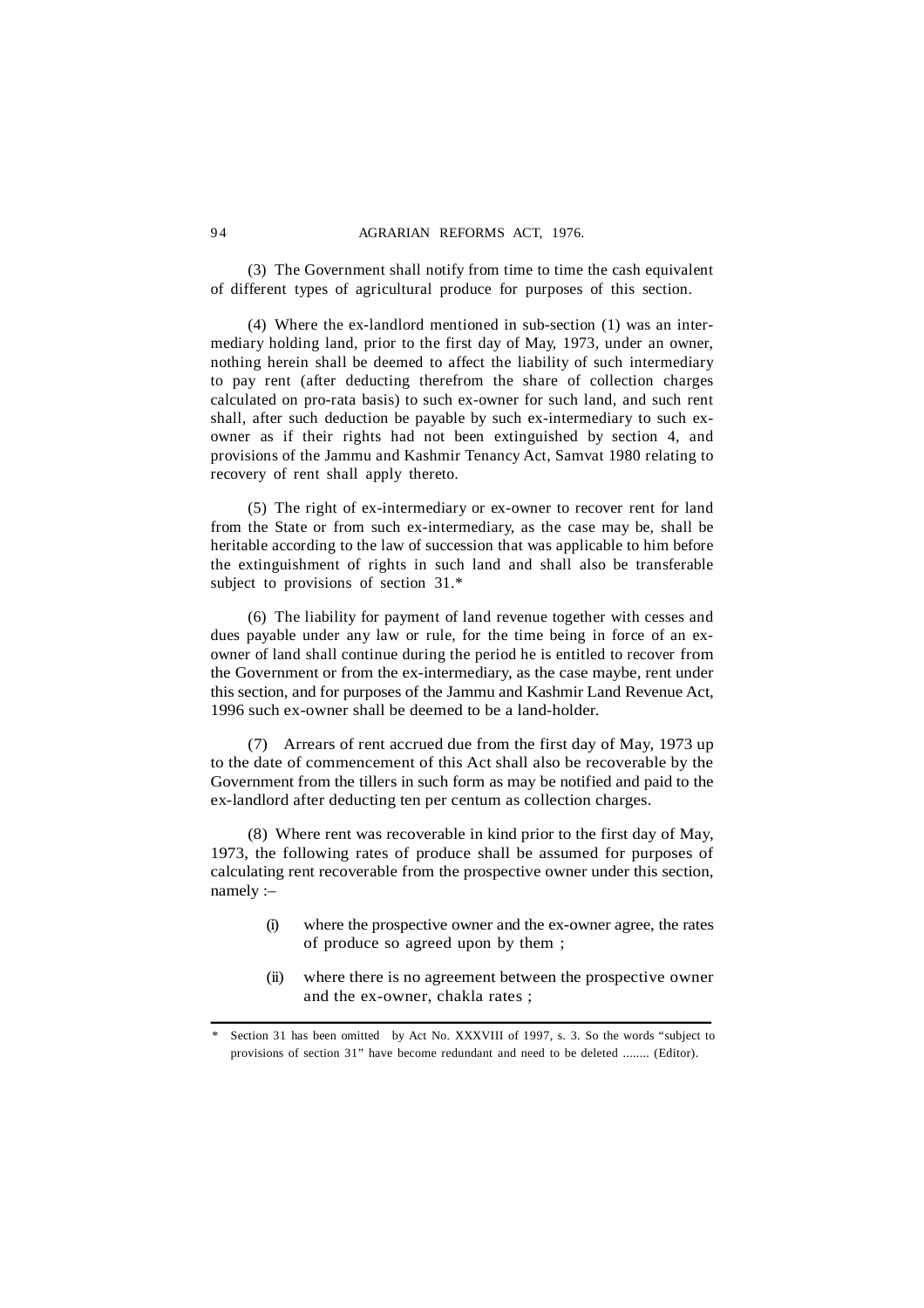- (iii) where complaint is made to a revenue Officer that chakla rates are higher than actual rates of produce, the rates of produce that shall be determined by the Collector after summary enquiry : and
- (iv) where chakla rates are not available, the rates that shall be notified by the Government after necessary enquiry.

10. *Mortgages of land*.—(1) Where land, which has vested or vests in the State by section 4 or section 5 or section 6, is subject to mortgage without possession and mortgage subsists on the date when, in lieu of extinguishment of rights in such land payment is to be made in accordance with the provisions of Schedule III, the mortgagee shall be paid such amount, in such manner and in accordance with such procedure, as is provided in the aforementioned Schedule, anything to the contrary contained in any law, decree or order of a Court or any contract notwithstanding.

(2) Where land is subject to mortgage with possession and the mortgage subsists on the date of commencement of this Act, the restitution of such land shall, notwithstanding anything to the contrary contained in any law, decree or order of a Court or a Revenue Officer or any contract, be effected in the manner and according to the procedure given below, namely :-

- (a) The mortgagor may apply for restitution of such land to the Collector, having jurisdiction in the area in which it is situate. The Collector shall, on receipt of such application give an opportunity to the mortgagor and the mortgagee of being heard and make such further enquiry as may be necessary.
- (b) (i) Where the Collector finds that the value of benefits enjoyed by the mortgagee equals or exceeds the cost of improvements, if any, effected by such mortgagee, in accordance with the terms of the mortgage deed, plus one and a half times the amount of the principal money, he shall, by order in writing, direct that the mortgage be redeemed and shall put the mortgagor in physical possession of the land ;
	- (ii) Where the Collector finds that the value of benefits enjoyed by the mortgagee, while in possession, is less than the cost of improvements, if any, effected by such mortgagee in accordance with the terms of the mortgage deed, plus one and a half times the amount of the principal money, he shall, by order in writing, direct that the mortgaged land be restored to the mortgagor and he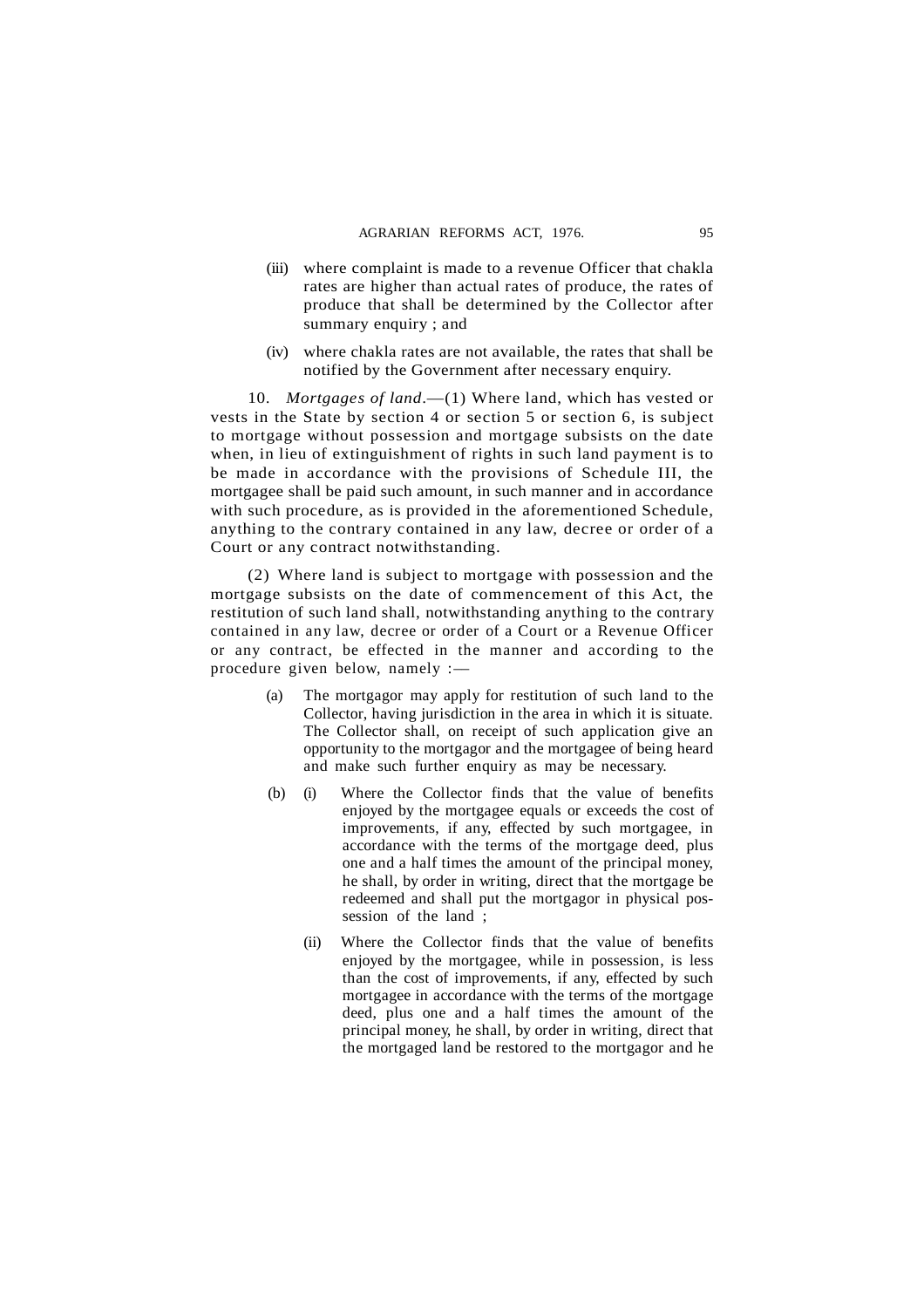#### 96 6 AGRARIAN REFORMS ACT 1976.

be put in possession thereof subject, however, to the payment of amount, if any, due to the mortgagee :

Provided that, in calculating the amount due, interest shall be charged only on the principal money, at a rate not higher than 5% per annum :

Provided further that in no case shall the principal sum plus interest thereon exceed one and a half times the principal money :

Provided also that where the mortgagee has been in possession of the mortgaged land for a period of ten years or the period during which the mortgage was to subsist according to the terms of the mortgage deed, whichever is less, it shall be conclusive proof of the fact that the mortgagee has received one and a half times the amount of principal money as well as the cost of improvements, if any.

- (c) Where the Collector finds that any sum is due to the mortgagee under clause (b), he may order the deposit of the amount found due from the mortgagor in such annual instalments, not exceeding ten, as the Collector may, with due regard to the paying capacity of the mortgagor, deem fit.
- (d) In determining the amount due, the Collector shall give credit to the mortgagor for the value of the benefits to be enjoyed by the mortgagee during the period covered by the instalments.
- (e) The Collector may order that, in lieu of the deposit of the amount found due, the mortgagee shall enjoy the profits of the mortgaged land for a period to be determined by the Collector with due regard to the amount found due and the profits accruing from the land :

Provided that such period shall not exceed ten years or the period during which the mortgage was to subsist, according to the terms of mortgage deed, whichever is less, reckoned from the date the mortgagee came into possession of the land under the mortgage.

> (f) The mortgagor shall be deemed to have complied with the order of deposit if the whole of the amount found due is deposited within the period covered by instalments.

11. *Payment in lieu of extinguishment of rights in land***.**—Subject to the other provisions of this Chapter, land and rights therein taken away or abridged by section 4 or section 5 or section 6 shall be deemed to have been acquired by the State with effect from the date such land or rights are